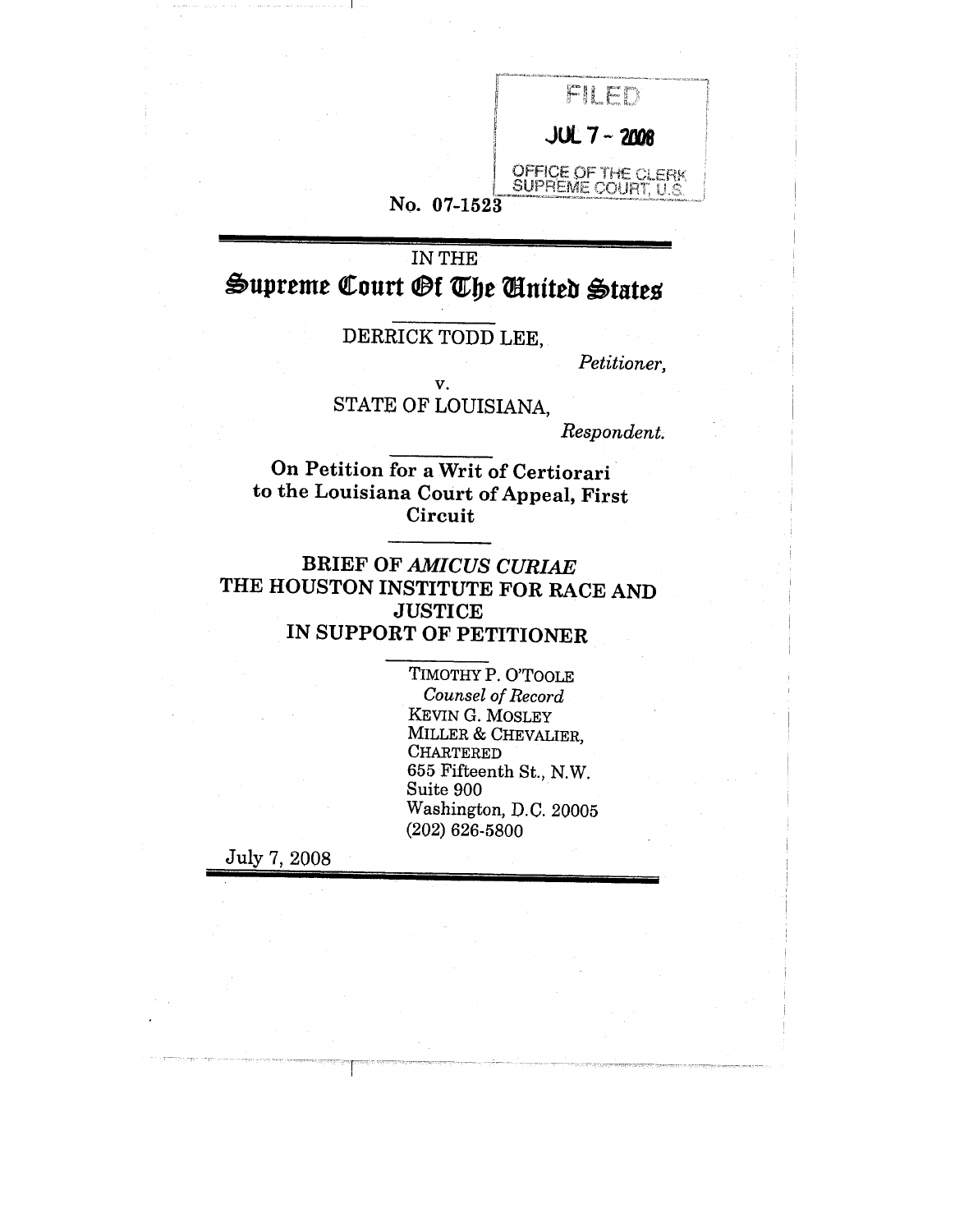# TABLE OF CONTENTS

|           | INTEREST OF AMICUS CURIAE  1                                                                                                                                          |
|-----------|-----------------------------------------------------------------------------------------------------------------------------------------------------------------------|
|           |                                                                                                                                                                       |
|           |                                                                                                                                                                       |
| A.        | <b>Empirical Research Has</b><br><b>Shown That Juries</b><br>Required to Act<br><b>Unanimously are More</b><br>Thorough than Non-                                     |
| <b>B.</b> | <b>Valid Minority Opinions</b><br><b>Can Be Easily</b><br>Marginalized when<br>Unanimity is not                                                                       |
| C.        | The Myth of the<br>Eccentric Holdout Juror  16                                                                                                                        |
| D.        | The Court's Decisions In<br>Apodaca and Johnson<br><b>Undermine A Critical</b><br>Portion of the Jury Trial<br><b>Guarantee And Make</b><br>This Court's Intervention |
|           | 20                                                                                                                                                                    |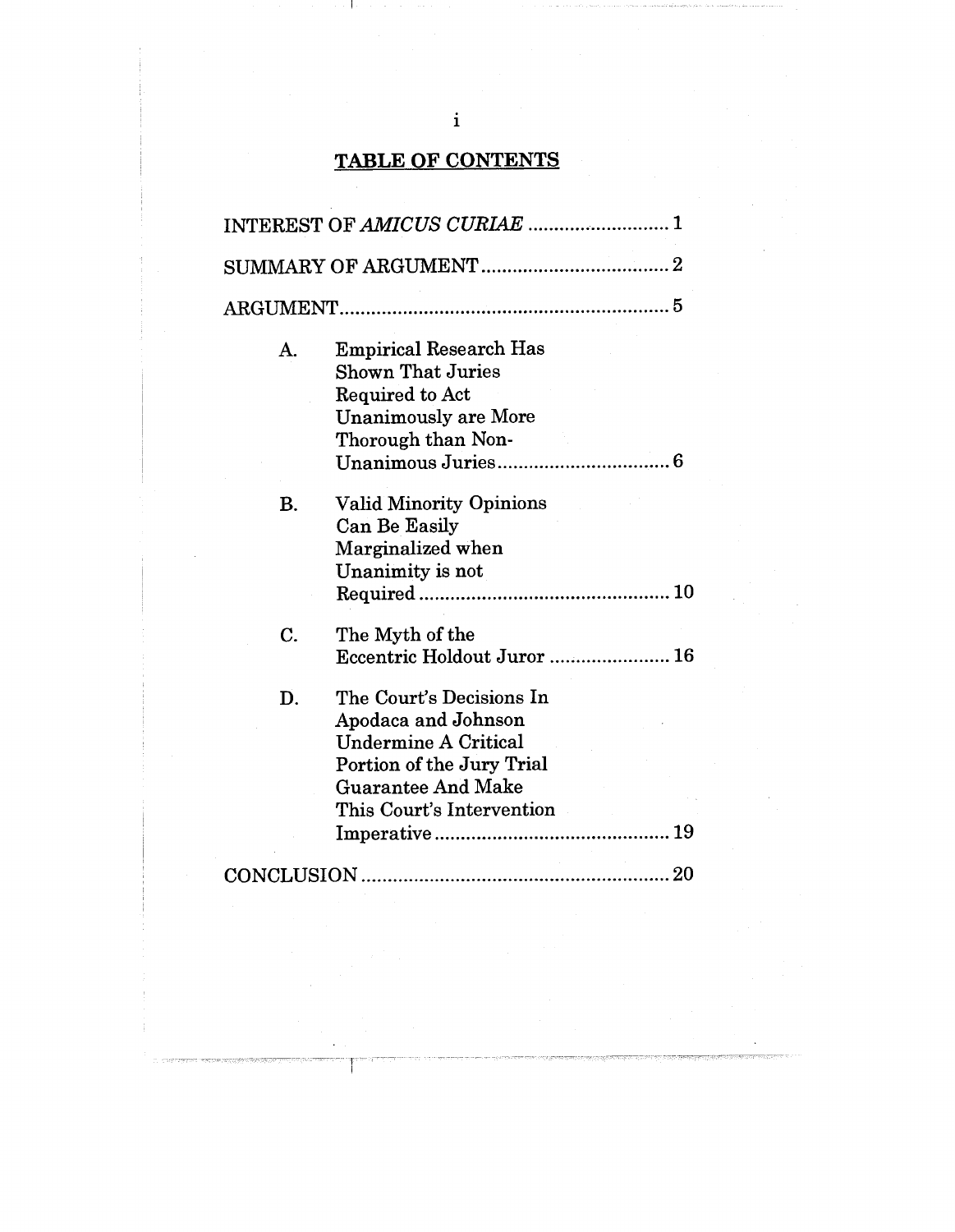## TABLE OF AUTHORITIES

## **CASES**

| Apodaca v. Oregon,           |
|------------------------------|
|                              |
| Apprendi v. New Jersey,      |
|                              |
|                              |
| Ballew v. Georgia,           |
|                              |
| Batson v. Kentucky.          |
|                              |
|                              |
| Brown vs. Bd. of Educ.,      |
|                              |
|                              |
|                              |
|                              |
| J.E.B. v. Ala. ex rel. T.B., |
|                              |
| Johnson v. Louisiana,        |
|                              |
|                              |
| Miller-El v. Dretke,         |
|                              |
| Smith v. Texas,              |
|                              |
|                              |
| Snyder v. La.,               |
|                              |
|                              |

**SAN REAL PROPERTY AND A**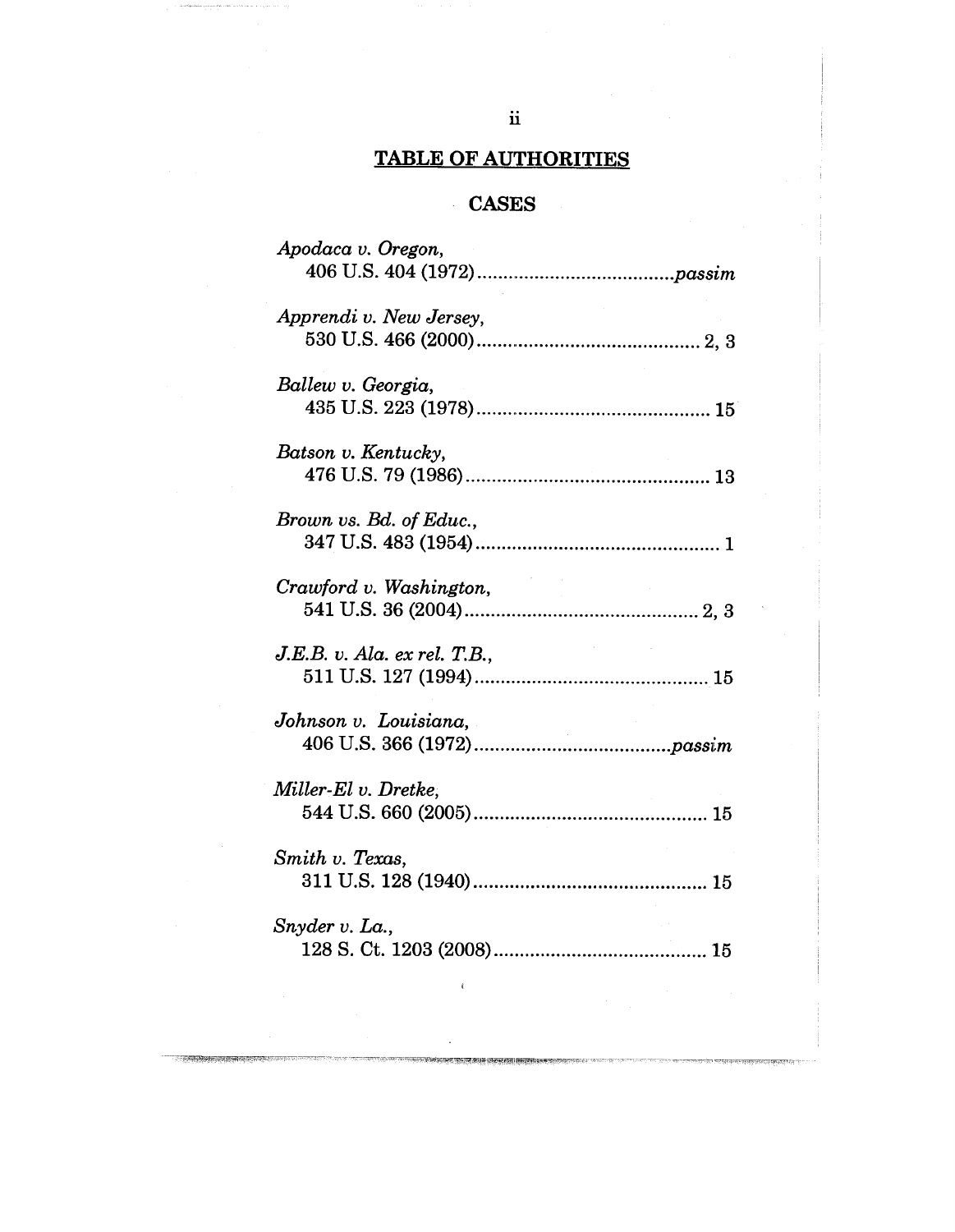| Strauder v. West Virginia, |  |
|----------------------------|--|
| Taylor v. Louisiana,       |  |

| United States v. Gonzalez-Lopez, |  |
|----------------------------------|--|
|                                  |  |

419 U.S. 522 (1975) .............................................12

#### MISCELLANEOUS

| Constitutional Convention of the State of |  |
|-------------------------------------------|--|
| Louisiana, Official Journal of the        |  |
| Proceedings of the Constitutional         |  |
| Convention of the State of Louisiana 380- |  |
|                                           |  |

Dennis J. Devine, *et al., Jury Decision Making: 45 Years of Empirical Research on Deliberating Groups,* 7 Psych., Pub. Pol. & L. 622 (2001) ....................................*.passim*

Shari Seidman Diamond, Mary B. Rose & Beth Murphy, *Revisiting the Unanimity Requirement: The behavior of the nonunanimous civil jury,* 100 Nw. U. L. Rev. 201 (2006) .................................................... *.passim*

Reid Hastie, Steven D. Penrod & Nancy Pennington, *Inside the Jury* (1983) ........... *.passim*

*Note: James Kachmar, Silencing the Minority: Permitting Nonunanimous Jury Verdicts in Criminal Trials,* 28 Pac. L.J. 273 (1997) ............................................................16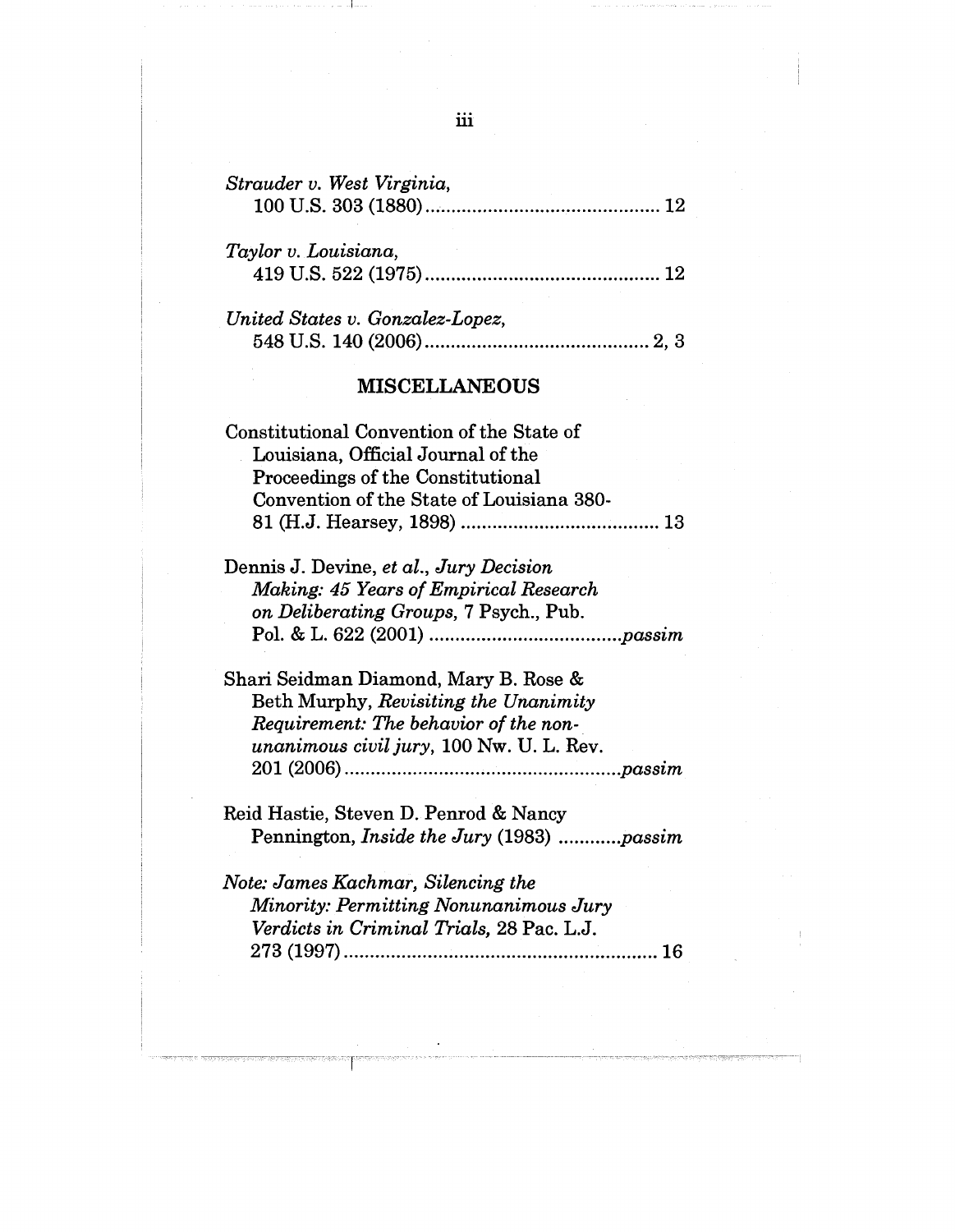| Gary D. LaFree, Rape and Criminal Justice:<br>The Social Construction of Sexual |
|---------------------------------------------------------------------------------|
|                                                                                 |
| Dolores A. Perez, et al., <i>Ethnicity of</i>                                   |
| Defendants and Jurors as Influences on                                          |
| Jury Decisions, 23 J. Applied Soc. Psych.,                                      |
|                                                                                 |
| Kim Taylor-Thompson, Empty Votes In Jury<br><b>P. 111 .1. 440 TT T. T. T.</b>   |

| $\frac{1}{2}$ $\frac{1}{2}$ $\frac{1}{2}$ $\frac{1}{2}$ $\frac{1}{2}$ $\frac{1}{2}$ $\frac{1}{2}$ $\frac{1}{2}$ $\frac{1}{2}$ $\frac{1}{2}$ $\frac{1}{2}$ $\frac{1}{2}$ $\frac{1}{2}$ $\frac{1}{2}$ $\frac{1}{2}$ $\frac{1}{2}$ $\frac{1}{2}$ $\frac{1}{2}$ $\frac{1}{2}$ $\frac{1}{2}$ $\frac{1}{2}$ $\frac{1}{2}$ |  |
|---------------------------------------------------------------------------------------------------------------------------------------------------------------------------------------------------------------------------------------------------------------------------------------------------------------------|--|
| Deliberations, 113 Harv. L. Rev. 1261                                                                                                                                                                                                                                                                               |  |
|                                                                                                                                                                                                                                                                                                                     |  |

 $\omega$  ) and an analysis of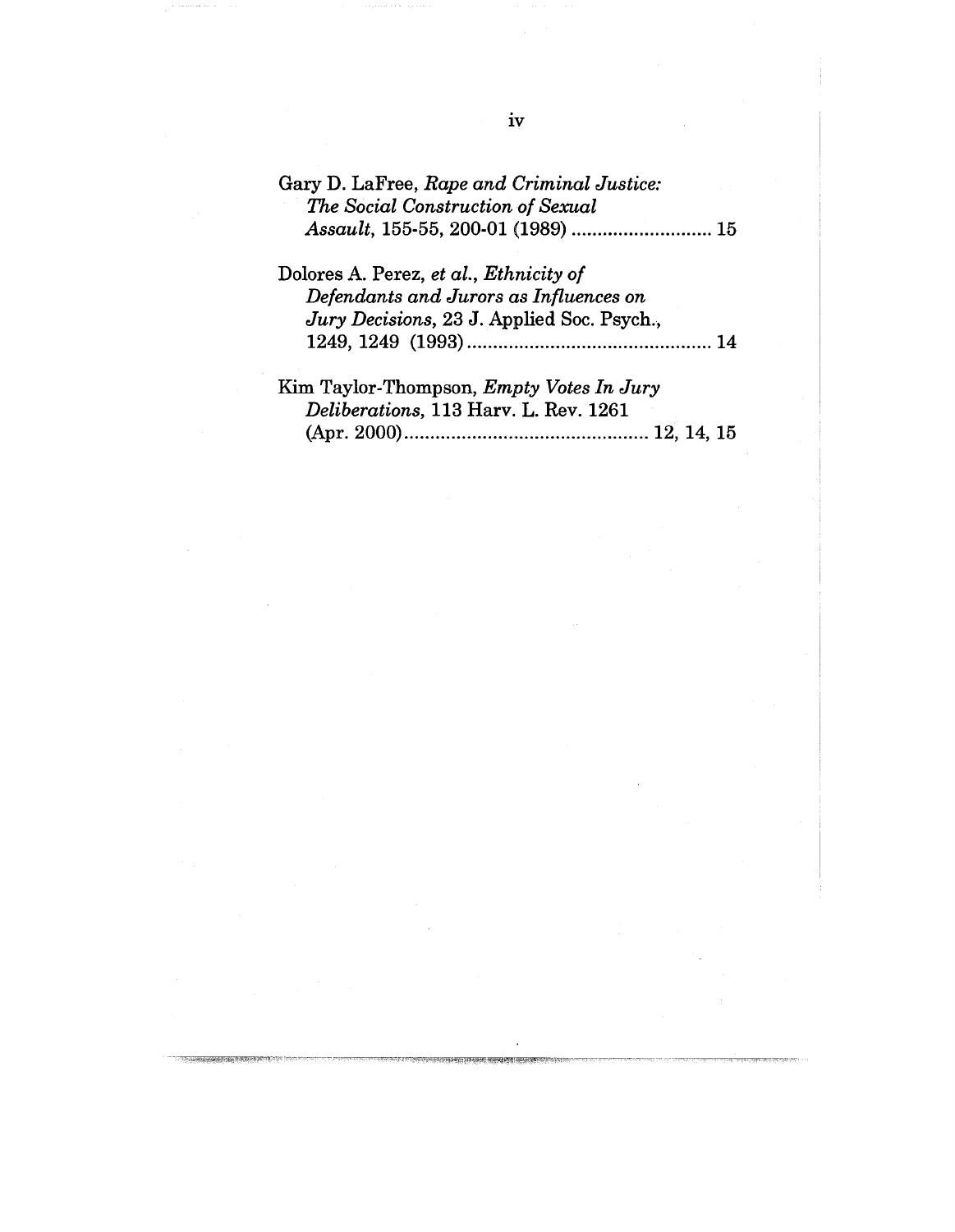#### INTEREST OF *AMICUS CURIAE 1*

The Charles Hamilton Houston Institute for Race and Justice at Harvard Law School (CHHIRJ) was founded in September 2005 by Charles Ogletree, Jr., Jesse Climenko Professor of Law at Harvard Law School. The Institute continues the unfinished work of Charles Hamilton Houston, one of the Twentieth Century's most talented legal scholars and litigators. Houston helped to engineer the multi-year legal strategy that led to the unanimous decision by this Court in *Brown vs. Board of Education,* 347 U.S. 483 (1954). Sadly, however, he died in 1950, at the age of 54, before he could witness his efforts coming to fruition.

The Charles Hamilton Houston Institute marshals resources to advance Houston's dreams for a more equitable and just society. It brings together students, faculty, practitioners, civil rights and business leaders, community advocates, litigators, and policymakers in a variety of forums, conferences and meetings. The Institute is initially focusing on, among other things, reforming criminal justice policies. *Arnicus Curiae* accordingly has a keen interest in having this Court revisit its fractured and historically unsound determination in *Apodaca v. Oregon,* 406 U.S. 404 (1972) and *Johnson v.*

<sup>1</sup> Pursuant to Rule 37, both parties received notice of the filing of this brief more than 10 days prior to the due date. A letter of consent from each party accompanies this filing. Pursuant to Rule 36, *arnicus* states that no counsel for a party authored this brief in whole or in part, and no person or entity, other than *amicus* and its counsel, made a monetary contribution to the preparation or submission of the brief.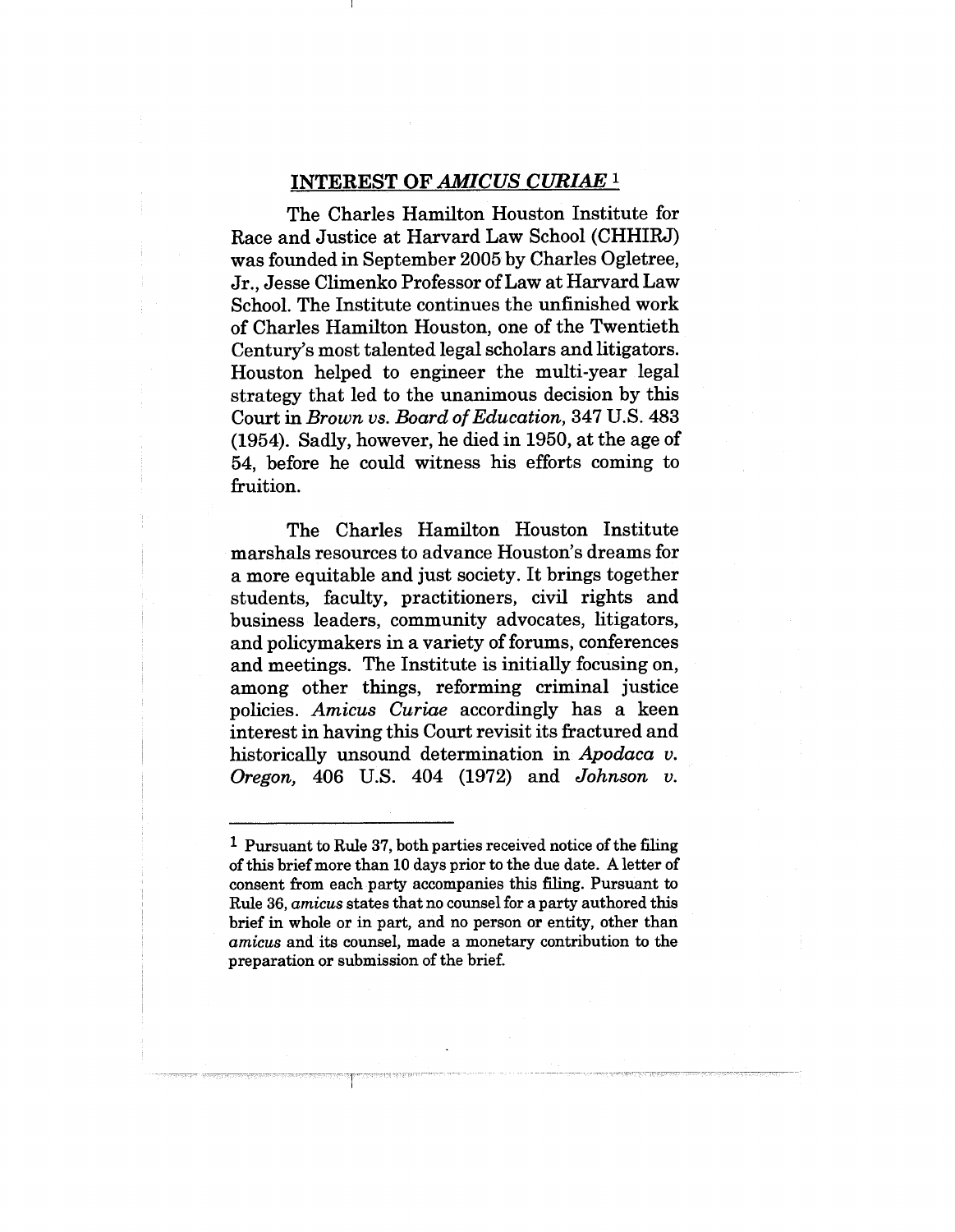*Louisiana,* 406 U.S. 366 (1972), that non-unanimous jury verdicts in criminal cases satisfy the Sixth Amendment's jury trial guarantee. As we demonstrate below, non-unanimous jury verdicts in criminal cases create a qualitatively lesser form of justice and hold the potential to marginalize the views of women and people of color as they fulfill their obligation to serve on juries. Given that the analytical basis for these decisions is fundamentally out of step with this Court's modern Sixth Amendment jurisprudence, to delay resolution of the unanimity question raised in the Petition for Certiorari ("Petition") will perpetuate confusion and facilitate injustice in a substantial number of cases in Louisiana and Oregon, the only two states that continue to permit non-unanimous jury verdicts in criminal cases.

#### **SUMMARY OF ARGUMENT**

The Court should grant the Petition to decide the important question of whether the Sixth Amendment, as applied to the states by means of the Fourteenth Amendment, requires unanimity in state criminal cases. The Petition focuses largely on demonstrating why the jurisprudential approach utilized in *Apodaca v. Oregon,* 406 U.S. 404 (1972) and *Johnson v. Louisiana,* 406 U.S. 366 (1972), cannot be squared with the legal analysis the Court has relied upon in recent Sixth Amendment cases such as *Crawford v. Washington,* 541 U.S. 36 (2004), *United States v. Gonzalez-Lopez,* 548 U.S. 140 (2006), and *Apprendi v. New Jersey*, 530 U.S. 466 (2000). Pet. at 11-18. Petitioner is correct that the disparity between the approach taken by the Court in the *Apodaca* and *Johnson* decisions---in which a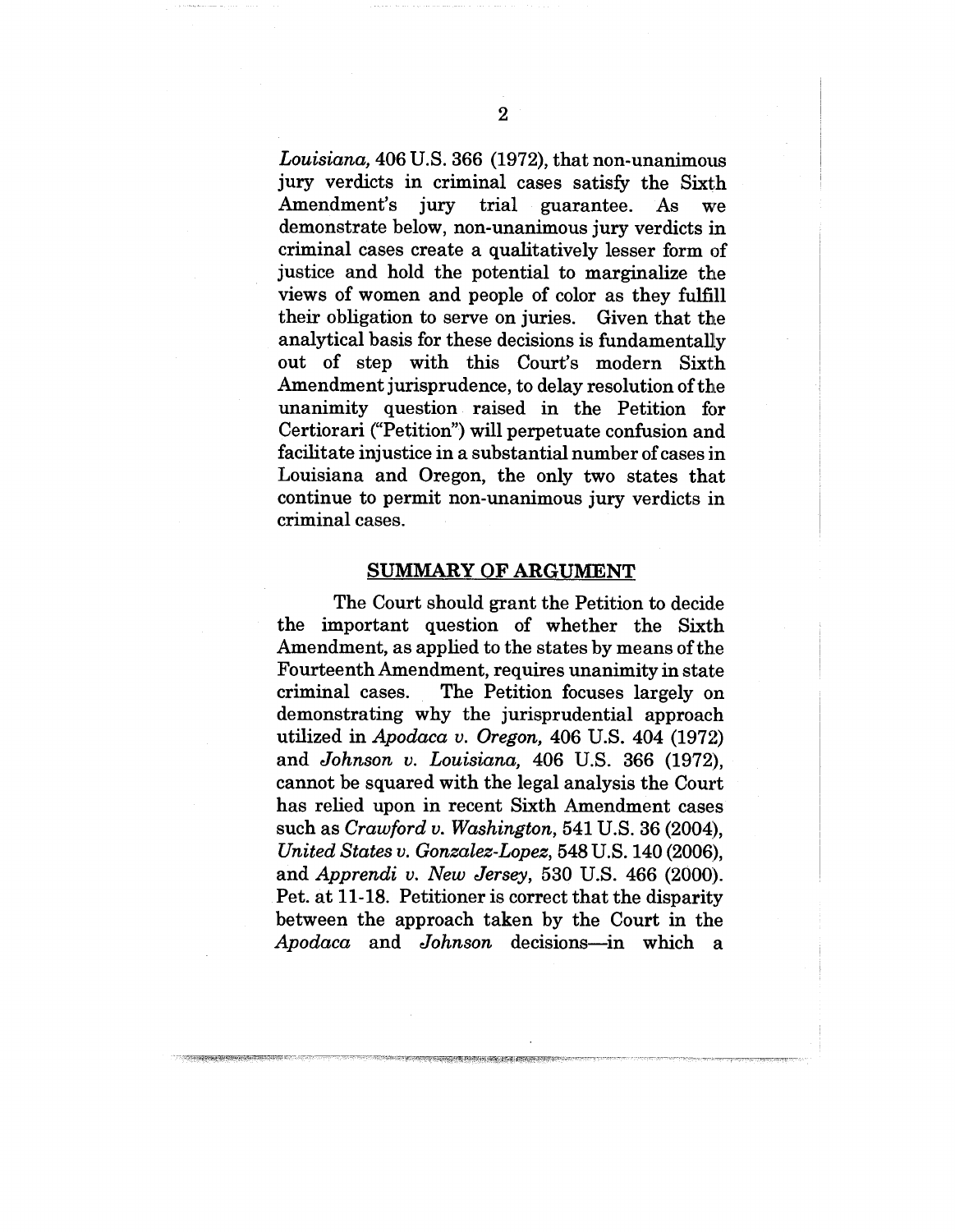centuries-old tradition of jury unanimity was swept aside based on judicial estimates about the functional importance of the unanimity requirement--and the approach to the Sixth Amendment taken by the Court in recent cases creates considerable legal uncertainty about the validity of criminal jury verdicts in jurisdictions like Louisiana and Oregon. *Amicus Curiae* fully supports Petitioner's argument that certiorari should be granted to address the continued viability *of Apodaca* and *Johnson* in light of the modern Sixth Amendment approach adopted in cases like *Crawford, Gonzalez-Lopez* and *Apprendi.*

*Amicus* writes separately to emphasize the practical necessity of granting the Petition. This necessity stems from the fact that, setting aside whether the *Apodaca* Court should have engaged in a functional analysis at all, the Court's conclusion with regard to the supposedly minimal importance of the unanimity requirement has now been cast into grave doubt by a generation of empirical research on jury decision making.

According to the Court in *Apodaca,* there is no functional difference between a unanimous jury verdict and a verdict rendered by a vote of 11 to one or 10 to two. *Apodaca,* 406 U.S at 410-11. If this were correct, then the question presented by the Petition would be largely an academic one. However, empirical research conducted over the past 35 years has demonstrated that the unanimity requirement matters significantly because it fundamentally alters the jury dynamic. In short, it is now apparent that there is a real difference between trial by jury in Louisiana and Oregon, and the traditional jury trial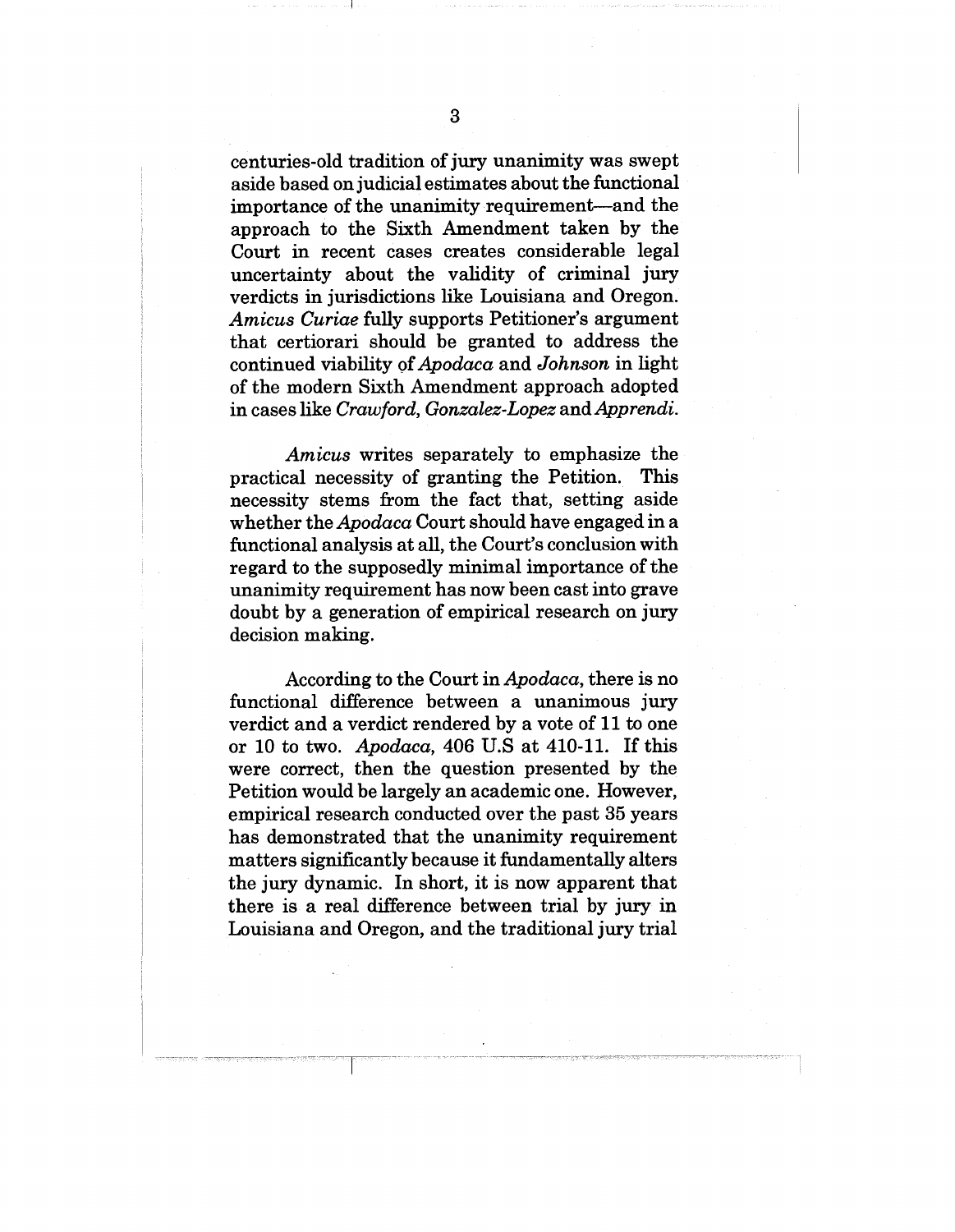guarantee that existed at the time of the Founding and is still applied elsewhere throughout the Nation.

In particular, as we discuss in detail below, modern empirical research has demonstrated that unanimous juries are more careful, more thorough, and return verdicts that are more in line with what experienced observers of the criminal justice system (generally judges) view to be the correct verdict. Unanimous juries are, in other words, demonstrably more reliable. In addition, and of critical concern to *Arnicus Curiae,* the historic unanimity requirement ensures that the viewpoints of *every* juror are carefully considered by fellow jurors, and the resulting unanimous verdict is viewed as more legitimate by all members of the Community.

By contrast, eliminating the traditional unanimity requirement has been shown to produce a situation in which a majority of jurors can marginalize the viewpoints of other jurors by refusing to deliberate further once the majority threshold has been reached. This concern applies to all juries and all jurors, but its effects can be particularly stark when those holding minority viewpoints are historic victims of discrimination, including women, people of color and religious minorities. In such cases, a state law provision permitting non-unanimous criminal verdicts can serve as a *de facto* means of allowing majorities of jurors to prevent minority jurors from jury participation, thereby undermining important Constitutional principles regarding equality in jury service that this Court has taken considerable measures to protect in recent years.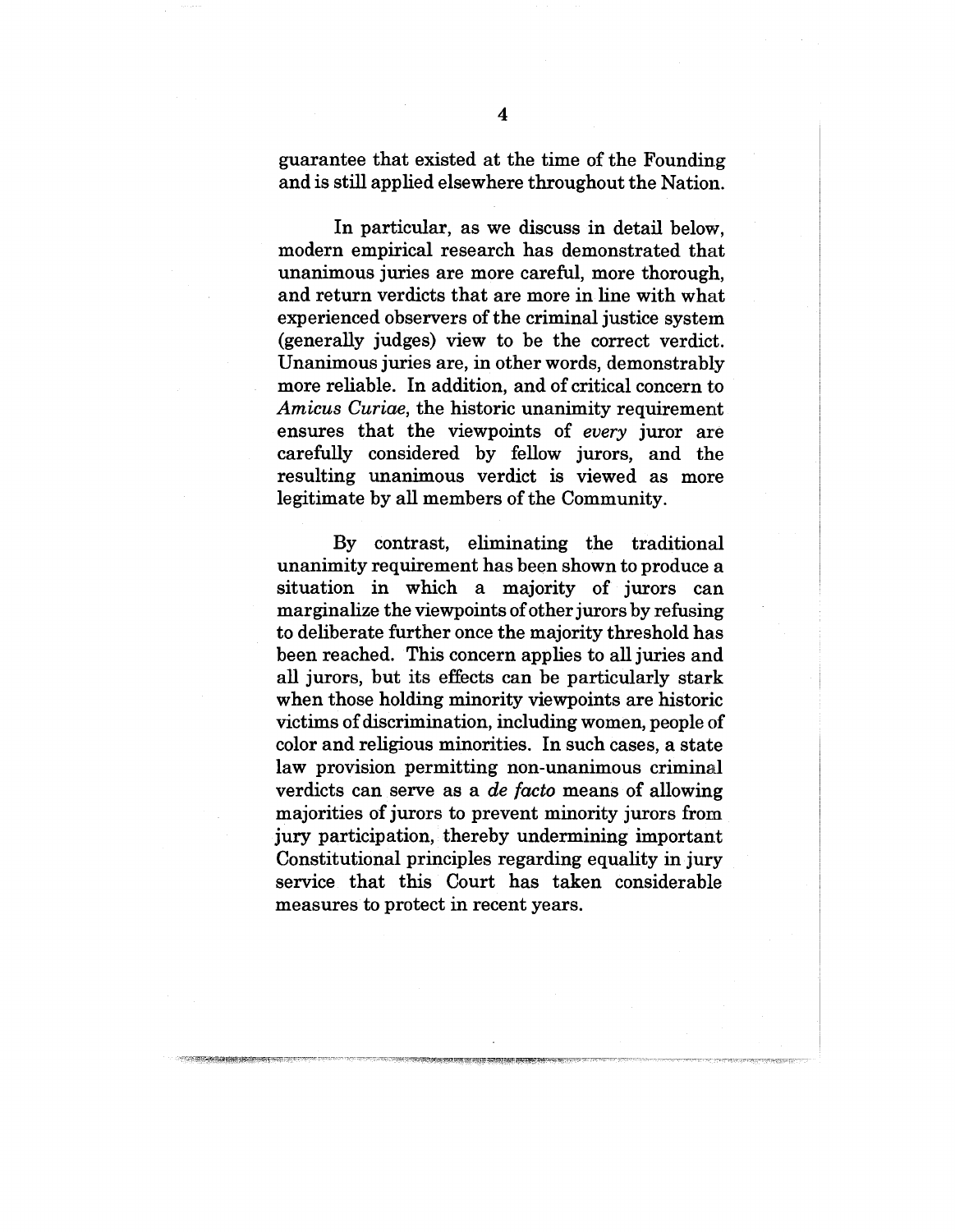Although the arguments discussed at length in the Petition demonstrate why the question presented is worthy of the Court's attention, the empirical evidence on jury decision making shows why it is critical that this Court confront the question now. The traditional unanimity requirement serves as a basic component of the Sixth Amendment's jury guarantee, which is not currently being afforded to accused persons in Louisiana and Oregon. The Court's corrective intervention is urgently needed.

#### **ARGUMENT**

Although systematic empirical research on jury decision making began in 1953 with the initiation of the Chicago Jury Project, see Dennis J. Devine *et al., Jury Decision Making: 45 Years of Empirical Research on Deliberating Groups,* 7 Psych., Pub. Pol. & L. 622, 623 (2001), and although the Court, in part, relied on some of the early research in *Apodaca,* 406 U.S. at 411 n.5,2 most of the empirical research on jury dynamics has occurred in the past 35 years. Indeed, the Court's decisions in *Apodaca* and *Johnson* themselves spawned interest in research on factors affecting jury decision making. *See* Devine *et al., supra,* at 623. The empirical studies conducted since *Apodaca* have cast doubt on the plurality's reasoning with regard to the purported functional

2 The Devine article is "a comprehensive review of the empirical research on jury decision making published between 1955 and 1999." Devine *et al., supra,* at 622. It compiles and organizes data from 206 studies involving actual and mock juries, studying several variables, including rule of decision, and it identifies common themes throughout the studies. *Id.*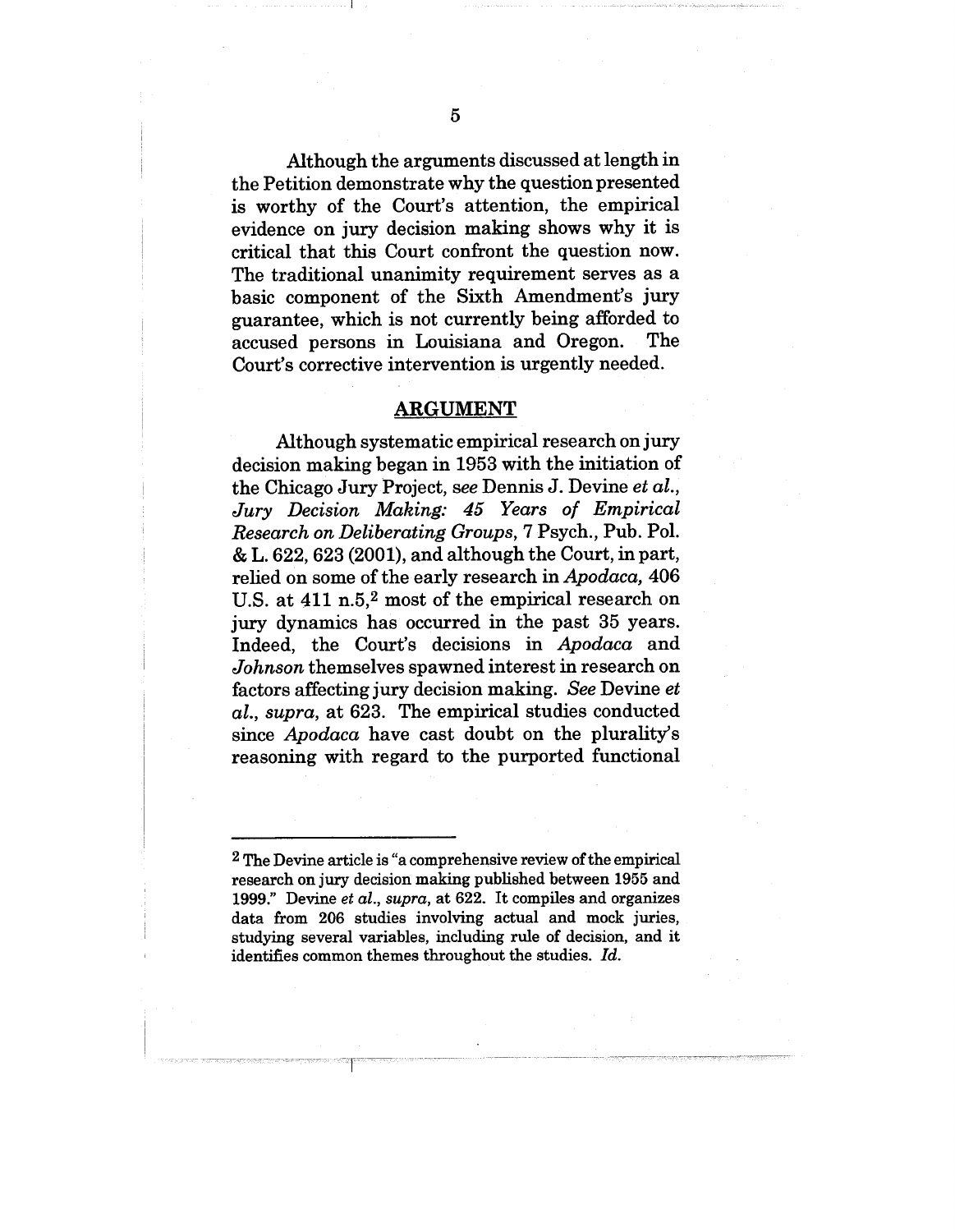equivalence of unanimous and non-unanimous juries.3

#### A. **Empirical Research Has Shown That Juries Required to Act Unanimously are More Thorough than Non-Unanimous Juries**

Studies comparing the quality of the dehberation of unanimous juries with non-unanimous juries have consistently found that non-unanimous juries are less thorough. *See* Reid Hastie, Steven D. Penrod & Nancy Pennington, *Inside the Jury*, 85 (1983) (finding that the farther the jury gets from a unanimity rule, the fewer key categories of evidence are discussed).4 In addition, non-unanimous juries

4 The study examined the effects of the rule of decision on jury performance using an "experimental method employ[ing] an extremely reahstic but highly controlled simulation of the jury decision task." Hastie *et al., supra,* at 13. The study took place in actual courthouses, used existing court personnel, and used the actual jury pool as subjects. *Id.*

The Hastie study asked citizens called for jury duty in Massachusetts trial courts to participate in a mock *voir dire,* after which they were separated into 69 juries. Hastie *et al., supra,* at 60. The jurors then watched a film of a three-hour reenactment of a murder trial. *Id.* at 46. After viewing the reenactment, the jury was instructed by a judge and then asked to retire to deliberate. *Id.* at 50-51. Before the start of

*<sup>3</sup> See* Devine *et al.* 7 Psych., Pub. Pol. & L. at 669 (summarizing numerous studies); Reid Hastie, Steven D. Penrod & Nancy Pennington, *Inside the Jury,* 227-233 (1983) (supporting unanimity in criminal trials); Shari Seidman Diamond, Mary B. Rose & Beth Murphy, *Revisiting the Unanimity Requirement: The behavior of the non-unanimous civil jury,* 100 Nw. U. L. Rev. 201, 229-30 (2006) (questioning assumptions in *Apodaca* and related cases and recommending unanimous juries in civil cases).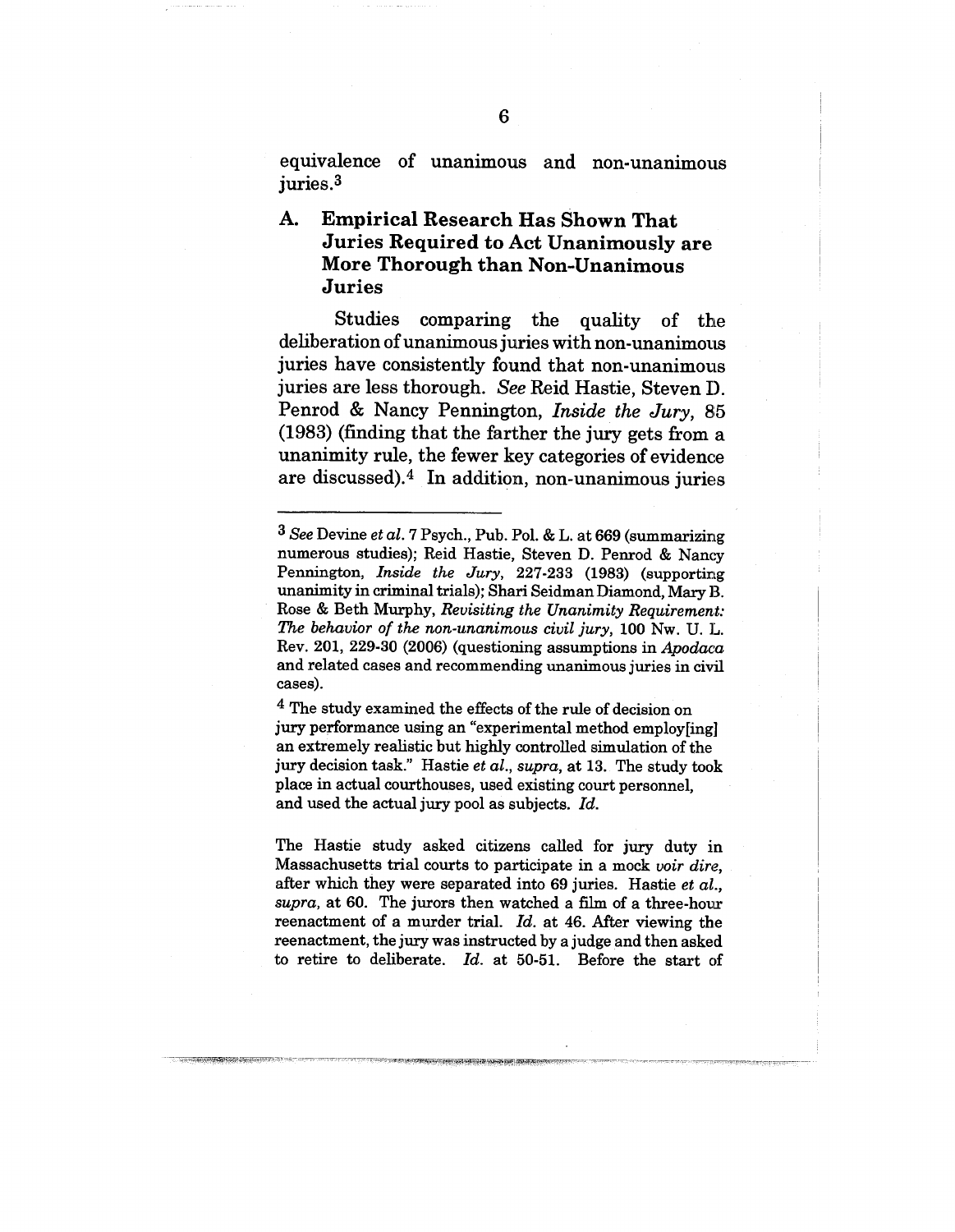take fewer polls and take less time to reach a verdict than do unanimous juries. Devine *et al., supra,* at 669 (summarizing several studies). *See also* Reid Hastie, Steven D. Penrod & Nancy Pennington, *Inside the Jury,* 76 (1983) (indicating that unanimous juries deliberate longer than non-unanimous juries, and that this result is consistent across all studies examining the decision rule). In addition, nonunanimous juries also tend to cease deliberations when the required quorum is reached. Devine *et al., supra,* at 669.

The idea that the limited deliberations of nonunanimous juries affect deliberation quality is reflected in the way jurors perceive the deliberations. Jurors serving on unanimous juries uniformly report being more satisfied with the deliberations and more confident that the jury came to the right verdict. Devine *et al., supra,* at 669. *See also* Reid Hastie, Steven D. Penrod & Nancy Pennington, *Inside the Jury,* 82 (1983) (indicating that non-unanimous juries have lower rates of satisfaction with the quality of the deliberation and the validity of the verdict as compared with unanimous juries).5 Non-unanimous juries also report lower ratings of the performance

deliberation, the jurors filled out a questionnaire asking which verdict they would choose if they had to decide at that time. *Id.* at 51. After deliberations, the jurors filled out post-deliberation surveys. *Id.* at 52-53. The 69 juries were separated into three groups of 23 juries each, divided by decision rule, with one group having reach a unanimous verdict, one group could reach a verdict if ten out of twelve jurors agreed, and the other group could reach a verdict if eight of twelve agreed. *Id.* at 59-60.

<sup>5</sup> Jurors on-unanimous juries also report having a relatively negative view of their fellow jurors' open-mindedness and persuasiveness as compared with jurors on unanimous juries.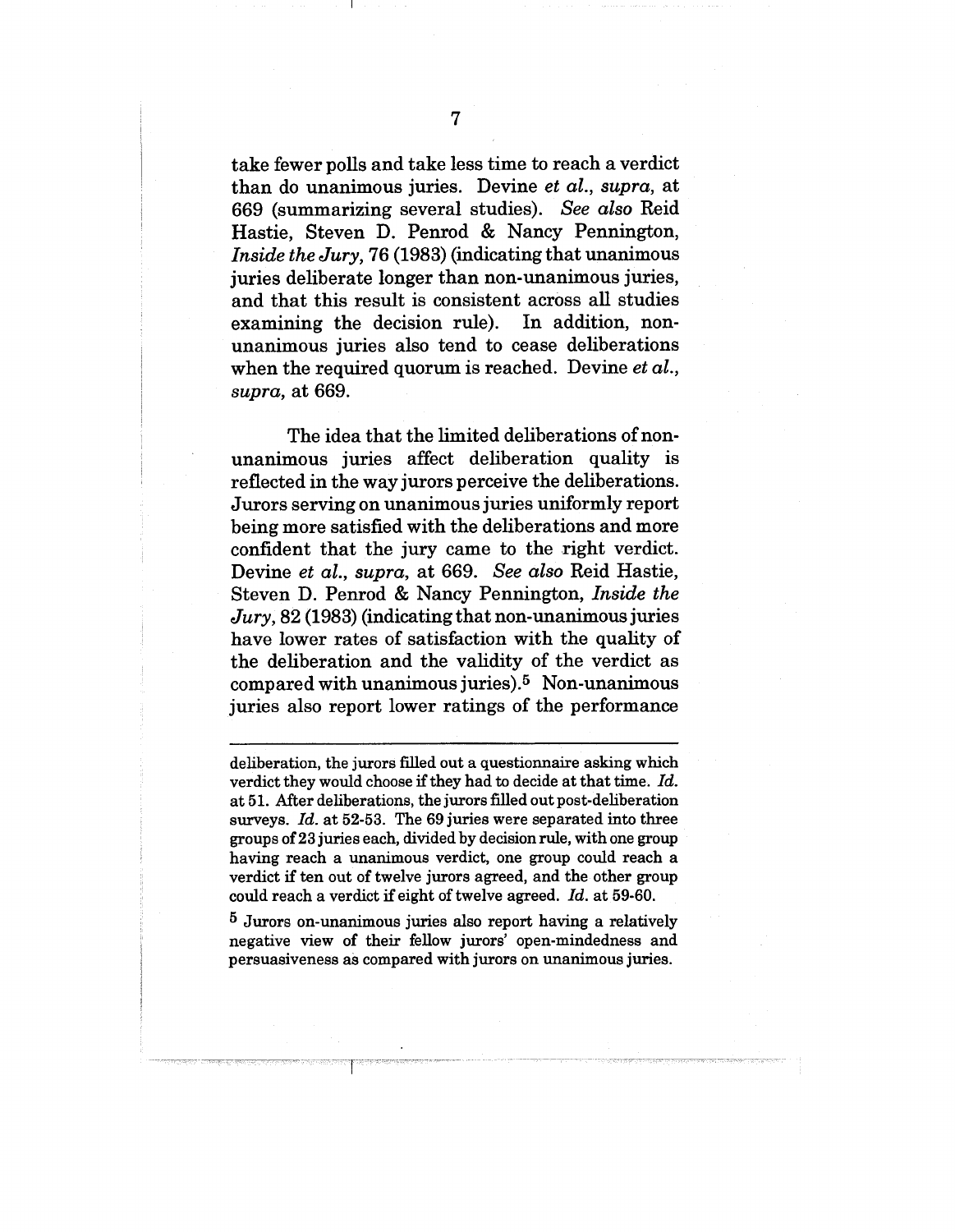and decision processes of the other jurors. Hastie *et al., supra,* at 76; Shari Seidman Diamond, *et aiI., supra,* at 205.

Perhaps the most important consideration in examining the effect of the decision rule is whether the rule of decision affects the outcome of deliberations. Studies have shown a limited, but significant, effect of the decision rule on the outcome of jury deliberations, though these effects depend on other factors such as the strength of the evidence. Devine *et al., supra,* at 669. Accordingly, the rule of decision affects the outcome of jury deliberations in close cases--that is, those cases in which the prosecutor's case is neither particularly weak nor strong. *Id.6*

Researchers have also studied how the decision rule affects verdict outcome. One element of the deliberative process that has been examined is the amount of deliberation that occurs in twelve-person juries after the majority faction reaches eight jurors. Hastie *et al., supra,* at 95. In 10-2 quorum juries, 10% of the jury's total deliberation time takes place after the majority faction reaches eight jurors, as compared with 20% in unanimous juries. *Id.* at 95- 96.7 There is also evidence that this last 20-30

erai Kildikitar tenteng dian tahun 19

<sup>6</sup> Devine *et al.* also reviewed studies finding that whether the jury was unanimous had "little or no impact" on jury deliberations, but those studies had "methodological weaknesses, such as little or no variance injury verdicts, severe deliberation time limits, and small samples." Devine *et aL, supra,* at 669.

<sup>7</sup> Non-unanimous juries also reach the eight-juror majority faster than do unanimous juries. Hastie *et al., supra,* at 113..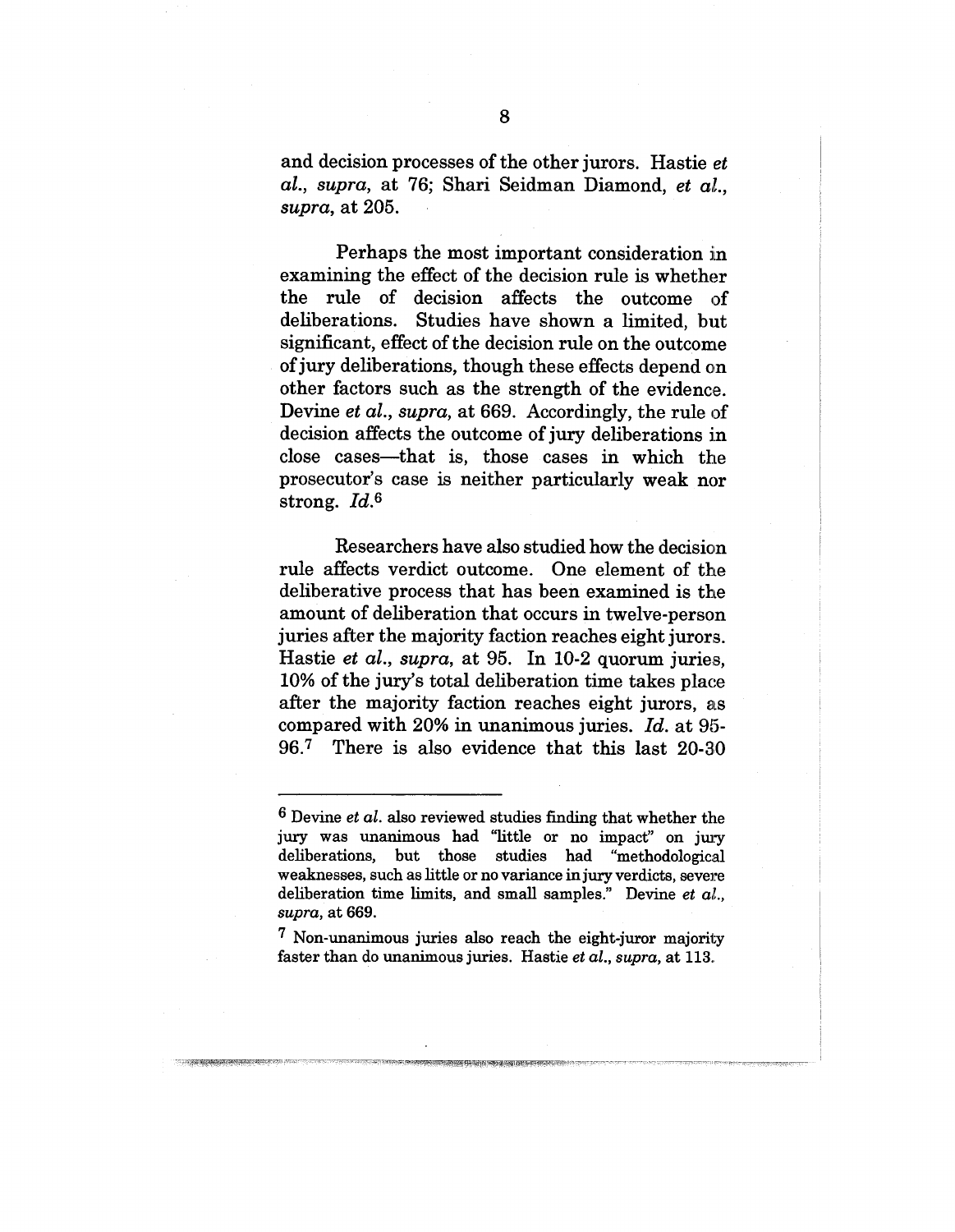minutes of deliberation can be outcome<br>determinative. In almost a third (seven) of the In almost a third (seven) of the unanimous juries monitored in the Hastie *et al.* study, the verdict initially favored by the eight-juror majority was not the verdict delivered by the jury. *Id.* at 96.8 In addition, almost 30% of the requests for information from the trial judge, a quarter of the corrections of the evidentiary or legal errors made during deliberation, and over one-third of the discussions of the reasonable doubt standard occurred during the period after an initial eight-juror majority had been established. *Id.*

Though the same number of juries under each of the three decision rules delivered the "correct" verdict of second-degree murder, *see* Hastie *et al., supra,* at 59-60, the study yielded two significant results--a statistically significant increase in the number of hung juries under the unanimity rule, and a statistically significant number of"incorrect" firstdegree murder verdicts under the 10-2 majority rule. Id. at 60.<sup>9</sup> The research suggests, then, that this result is somewhat normative; the hung juries under the unanimity rule seem to prevent the "wrong~'

<sup>8</sup> Three juries hung, and of the remaining four, two switched from second-degree murder to manslaughter and two switched, respectively, from first-degree murder and manslaughter to second-degree murder. *Id.* at 96.

<sup>9</sup> Though picking the "right" verdict is impossible, second-degree murder was considered the "right" verdict because it was the verdict delivered at the original trial, and legal experts who viewed the reenactment largely agreed that second-degree murder was the proper verdict. Hastie *et al., supra,* at 62. The three hung juries under the unanimity rule would have also delivered the "wrong" verdict if the majority faction had prevailed. Hastie *et al., supra,* at 63.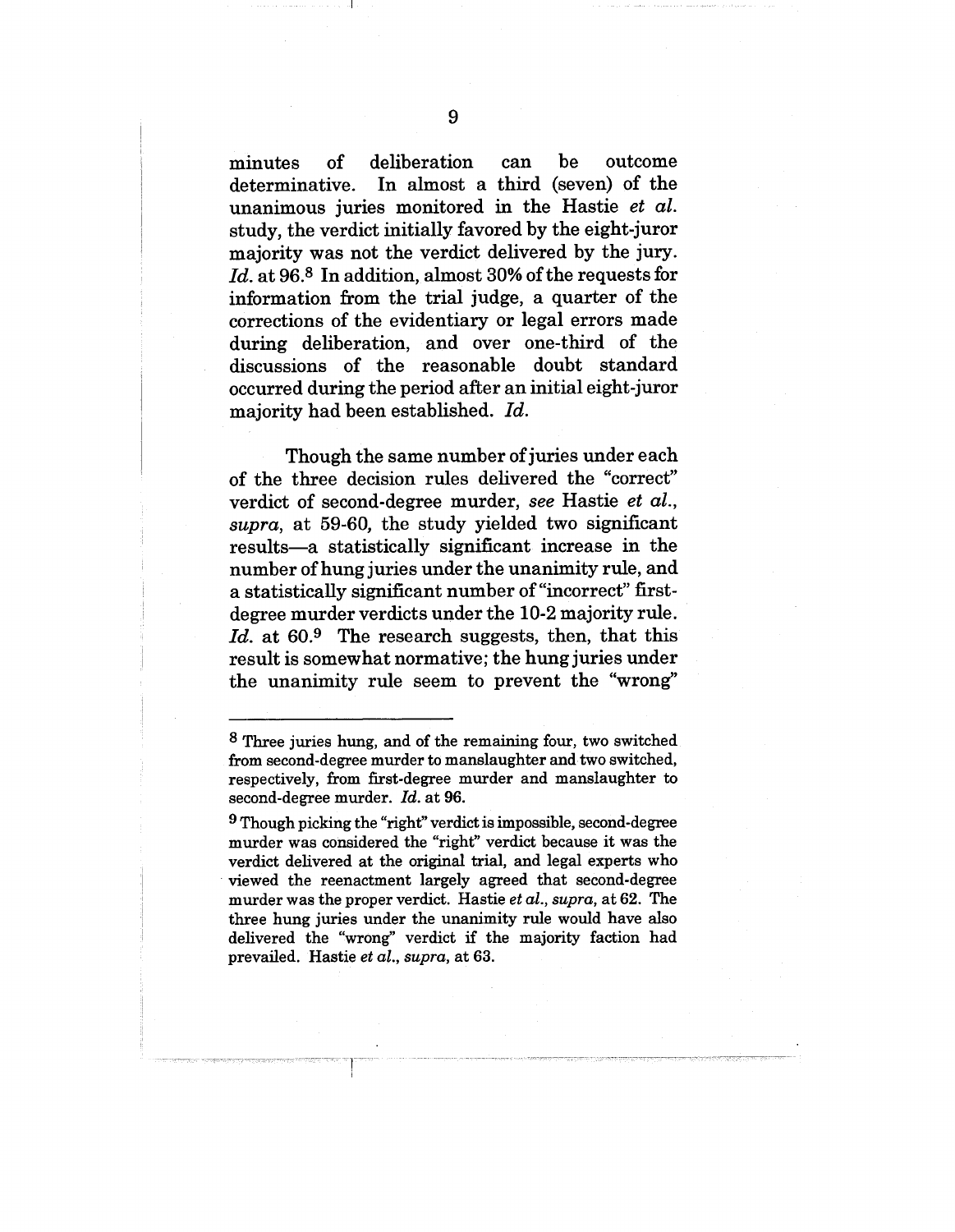result from occurring. *Id.* Also, when unanimous juries did come to the "wrong" result their verdicts were often less harsh than those delivered by nonunanimous juries which tended to deliver excessively harsh verdicts. *See id.* at 102.

Another factor that has been studied is the time taken between votes as a function of the decision rule. Unanimous juries took more time to deliberate between votes than did non-unanimous juries. Hastie *et al., supra,* at 90. This greater length of time between votes is associated with the "integrative evidence-driven" deliberation style, while the shorter length of time between votes in the non-unanimous juries is attributed to the "discounting verdict-driven deliberation style." Hastie *et al., supra,* at 90. *Accord* Shari Seidman Diamond, *et al., supra,* at 208. The evidence-driven deliberation style is adopted most often by juries in cases where the ultimate verdict was decided more by the deliberative process than by the positions of the jurors before deliberations began. Devine, *et al. supra,* at 701.

The decision rule has a demonstrated effect on the quality of deliberations and the way deliberations are perceived. Perhaps most importantly, the decision rule appears to have an effect on the accuracy of the delivered verdict. The research suggests that unanimous juries provide a normative advantage over non-unanimous juries.

## **B. Valid Minority Opinions Can Be Easily** Marginalized when Unanimity is not **Required**

The *Johnson* majority concluded that changing the rule of decision would have little or no effect on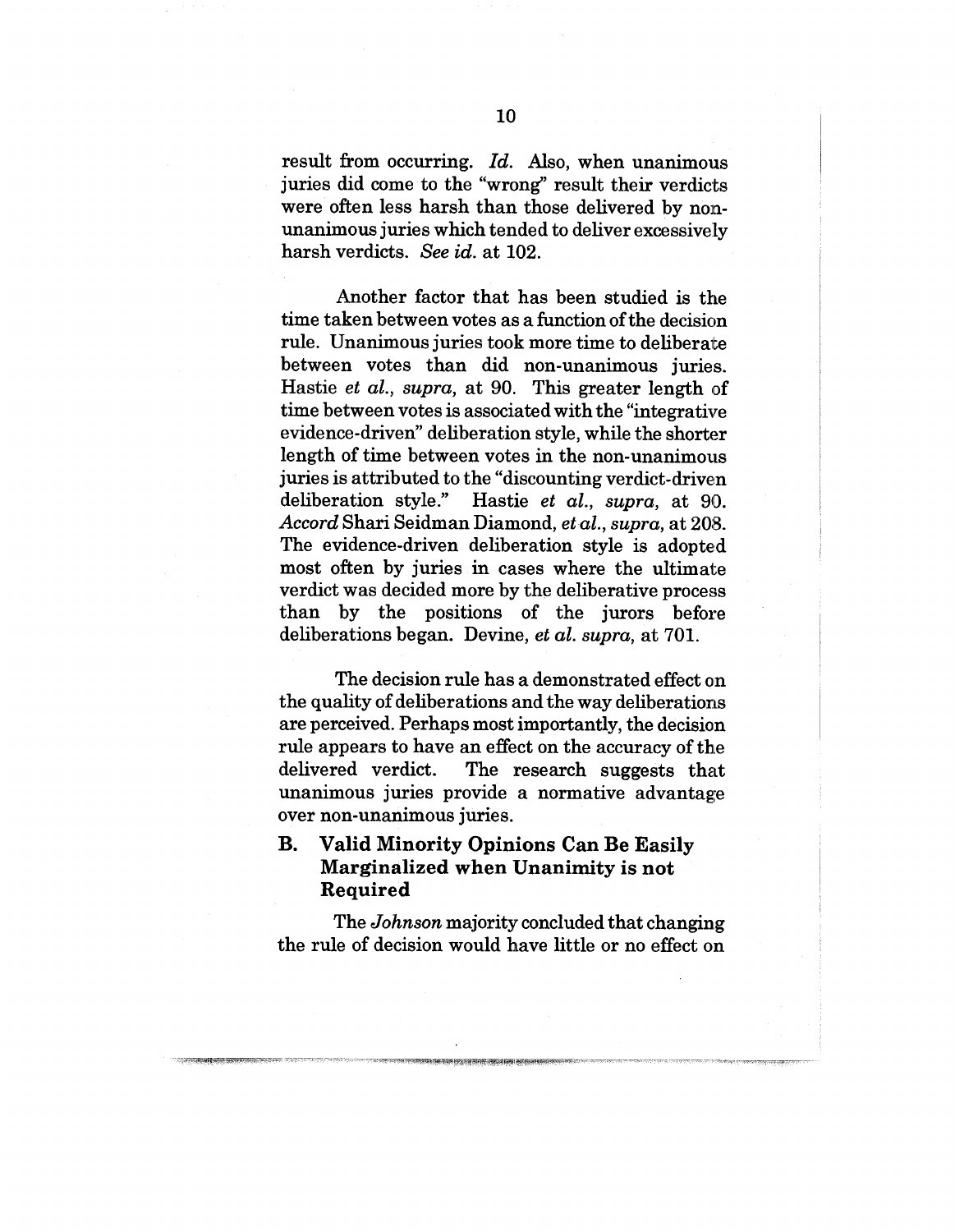the consideration given to the viewpoints of the minority jurors in a quorum jury and that the strength of the deliberations would not be significantly diluted. *Johnson,* 406 U.S. at 361. The research contradicts this conclusion. Instead, the research indicates that eliminating unanimity reduces both the quality of juror deliberations and juror satisfaction with those deliberations. The research also indicates that while jurors extensively debate the issues in both unanimous and quorum juries, the jurors' knowledge that they do not have to resolve all disagreement to reach a verdict in quorum juries often leads to "dismissive" treatment of minority jurors whose votes are not needed to reach a verdict. Shari Seidman Diamond, *et al., supra,* at 205. Indeed, one study found that juries with eventual holdouts were twice as likely to mention the quorum rule early in deliberations as were juries that ended up delivering a unanimous verdict, and in 40% of the juries studied, the jurors highlighted the quorum requirement before or during the first vote. Shari Seidman Diamond, *et al., supra,* at 214.1°

10 The Seidman Diamond study reviewed videos of the deliberations of 50 actual civil juries in Arizona. Shari Seidman Diamond, *et al., supra,* at 210-12. The 50 case sample contained 26 motor vehicle cases, 17 non-motor vehicle tort cases, 4 medical malpractice cases, and 3 contract cases. *Id.* at 211. Arizona civil juries consist of eight jurors, six of whom must agree in order to reach a verdict. *Id.* at 205. Thirty-three of the 50 juries reached unanimous verdicts on all claims, one case resulted in a hung jury, and the other 16 juries reached verdicts with at least one holdout. *Id.* at 212. Five of the 16 cases ended with a single holdout juror, while 11 of the cases either had two holdouts for one position (8), or two holdouts, each of whom had a different position (3).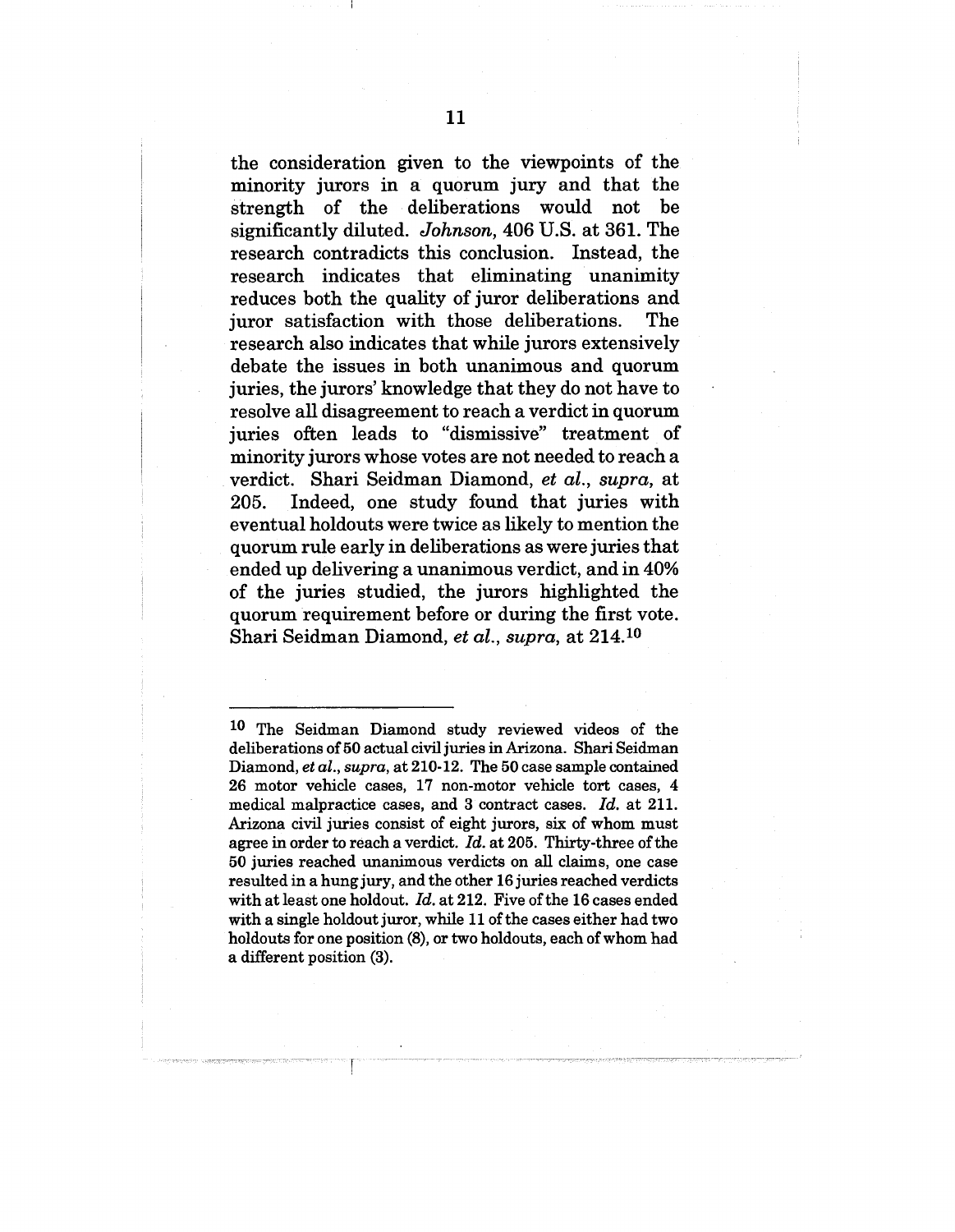There is evidence to suggest that when deliberations are cut off prematurely based on majority reliance on the quorum rule the reliability of the verdict suffers. In several cases, the result favored by the minority jurors was the same as the result favored by the judges in those cases. *See* Shari Seidman Diamond, *et al., supra,* at 222.11 Evidence also suggests that unanimity is central to the legitimacy of jury verdicts. *See* Shari Seidman Diamond, *et al., supra,* at 227 (citing research indicating that "community residents viewed unanimous procedures for arriving at jury verdicts in criminal cases as more accurate and fairer than majority procedures").

In addition to raising concerns about the accuracy and perceived legitimacy of verdicts reached by non-unanimous juries, such juries also raise concerns that the views of racial and ethnic minorities and women may be marginalized. Though the Court has proscribed exclusion of people of color, *Strauder v. West Virginia,* 100 U.S. 303, 308 (1880), and women, *Taylor v. Louisiana,* 419 U.S. 522, 537 (1975), from juries, research indicates that a quorum decision rule may contribute to a *de facto* exclusion of their viewpoints. Kim Taylor-Thompson, *Empty Votes In Jury Deliberations,* 113 Harv. L. Rev. 1261, 1264 (Apr. 2000). The data indicate that women and minorities are underrepresented on juries. Taylor-Thompson, *supra,* at 1276-77, 1298 (citing evidence that women and people of color are underrepresented

<sup>11</sup> In the study, the judges presiding over the 50 reviewed cases filled out questionnaires in which they were asked to reveal what they thought to be the proper verdict after having heard the evidence. Shari Seidman Diamond, *et al., supra,* at 222.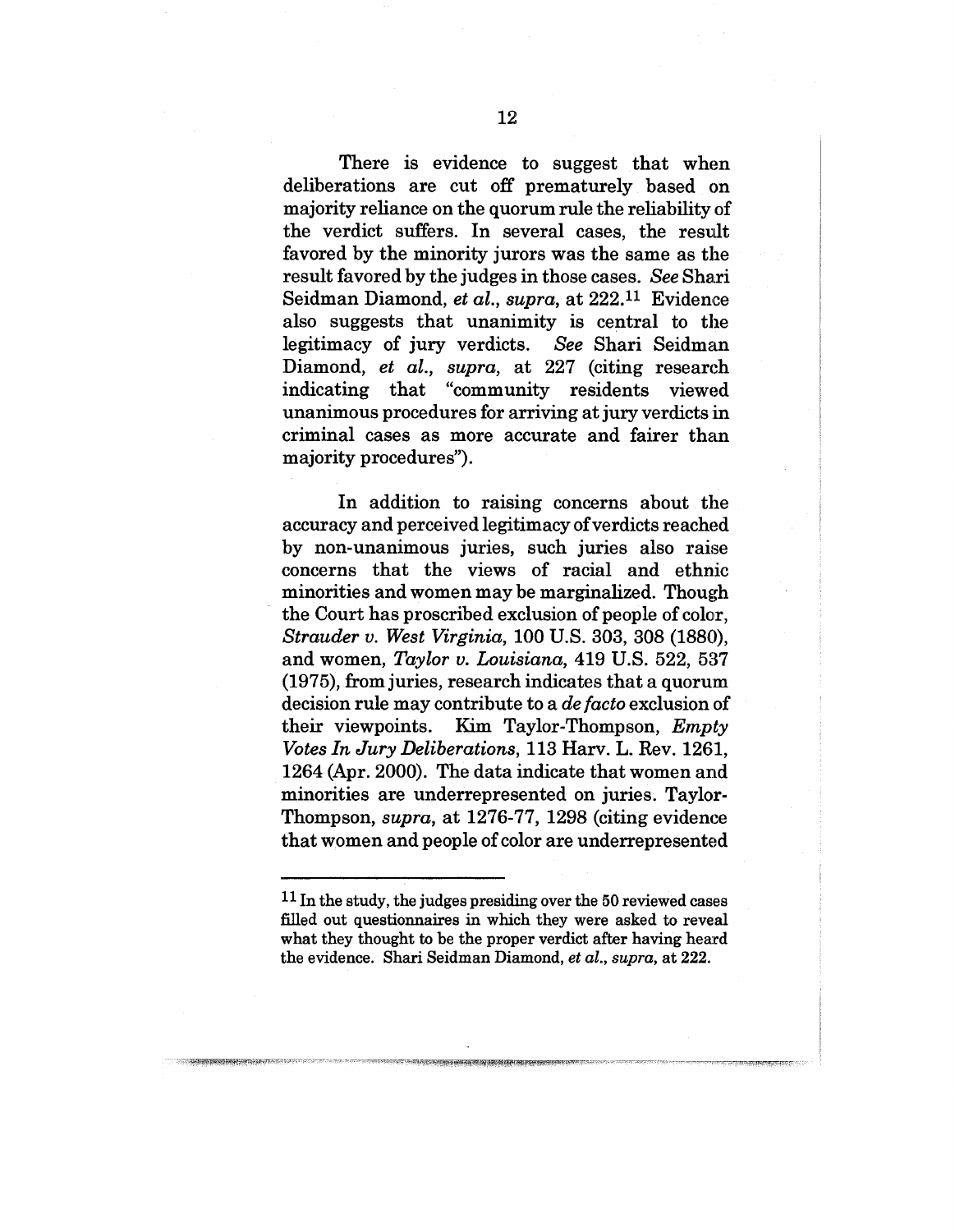in the venire and on juries, and that prosecutors disproportionately use peremptory strikes on people of color, despite the prohibitions of *Batson v. Kentucky,* 476 U.S. 79 (1986)). It also cannot be ignored that the Louisiana Constitutional provision permitting non-unanimous juries was adopted as<br>part of the 1898 Louisiana Constitutional part of the 1898 convention--the same convention that adopted various Jim Crow provisions specifically intended to limit African American participation in the democratic process and to "perpetuate the supremacy of the Anglo-Saxon race in Louisiana." See Constitutional Convention of the State of Louisiana, Official Journal of the Proceedings of the Constitutional Convention of the State of Louisiana 380-81 (H.J. Hearsey, 1898).12

While the underrepresentation of women and people of color on juries is no guarantee that they will end up in the minority faction of a quorum jury, *see*

Constitutional Convention of the State of Louisiana, *supra,* at 380.

<sup>12</sup> When discussing the provisions adopted to prevent African American suffrage, one delegate to the convention stated as follows:

<sup>[</sup>T]he Supreme Court of the United States in the Wilson case, referring to that, said that they had swept the field of expedients, but they were permissible expedients, and that is what we have done in order to keep the negro from exercising the suffrage. What care I whether the test we have put be a new one or an old one? What care I whether it be more or less ridiculous or not? Doesn't it meet the case? Doesn't it let the white man vote, and doesn't it stop the negro from voting, and isn't that what we came here for? (Applause)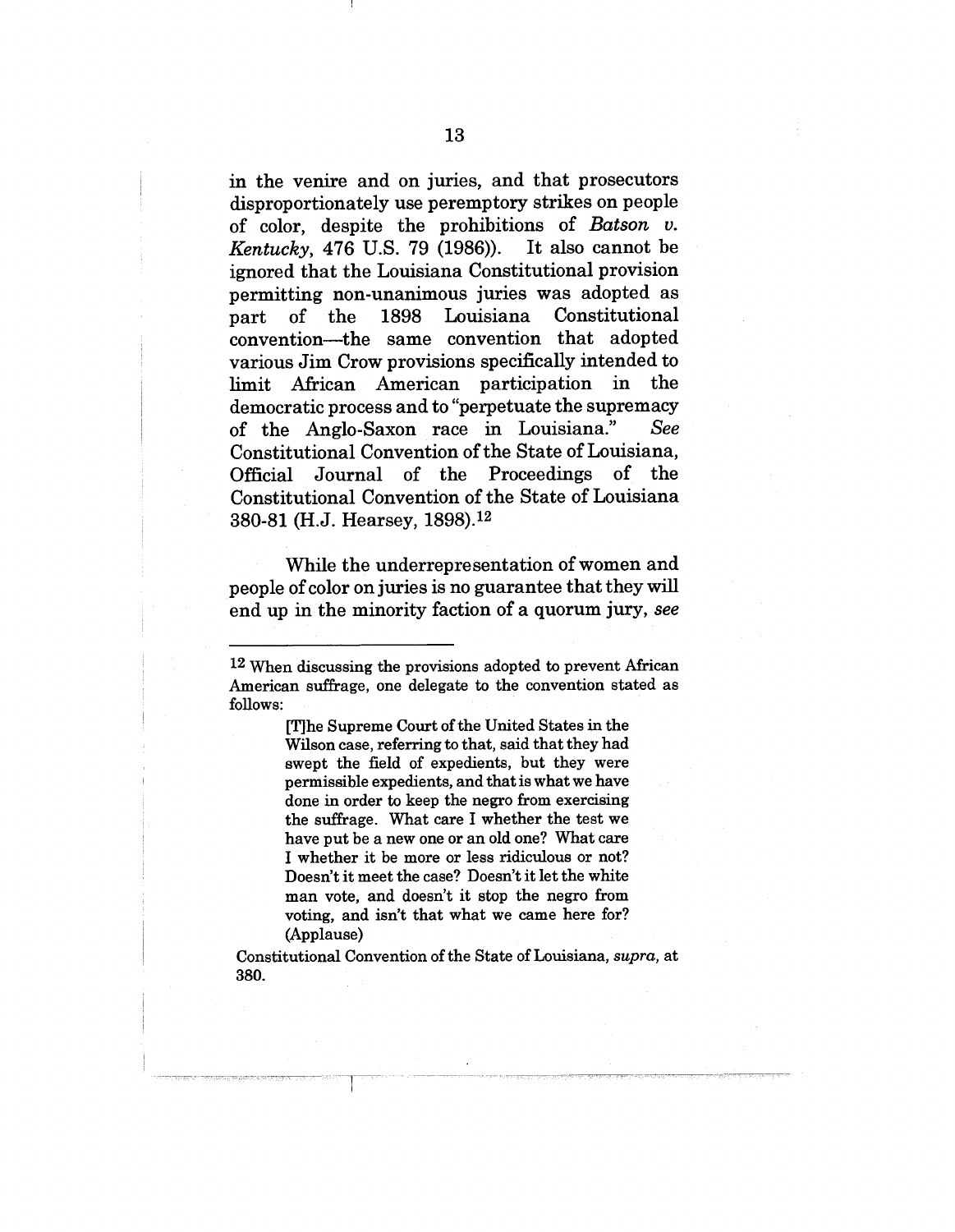Hastie *et al., supra,* at 149; Shari Seidman Diamond, *et al., supra,* at 220 (finding that there are no personal demographic characteristics that differentiate holdouts from the other jurors), there are indications in the data that suggest that *de facto* exclusion of underrepresented groups is an important concern. For example, race and gender are negatively correlated with juror persuasiveness and deliberation performance. *See* Hastie *et al., supra, at* 149 (finding that to the extent the juror has characteristics or experiences that are negatively linked to deliberation performance and juror persuasiveness, the more likely the juror is to be a holdout). *See also* Taylor-Thompson, *supra,* at1298- 99 (citing studies observing that women speak less than do men during deliberations, and that men often interrupted the women and ignored their arguments). These factors indicate an increased likelihood that women and people of color may end up being outvoted by the majority on a non-unanimous jury.

Any marginalization of women and people of color from juries created by a quorum rule of decision may have collateral consequences for racial and ethnic minority defendants and crime victims. For example, a 1996 study found that when the prosecutor's evidence was weak, majority white juries were more likely to convict black defendants than were majority black juries. Devine *et al., supra,* at 673-74. In addition, the verdicts of the majority white juries were harsher than those of the majority black juries. *Id.* Other studies have found that majority white juries are similarly punitive when the defendant is Latino. Taylor-Thompson, *supra, at* 1293 (citing Dolores A. Perez, *et al., Ethnicity of Defendants and Jurors as Influences on Jury*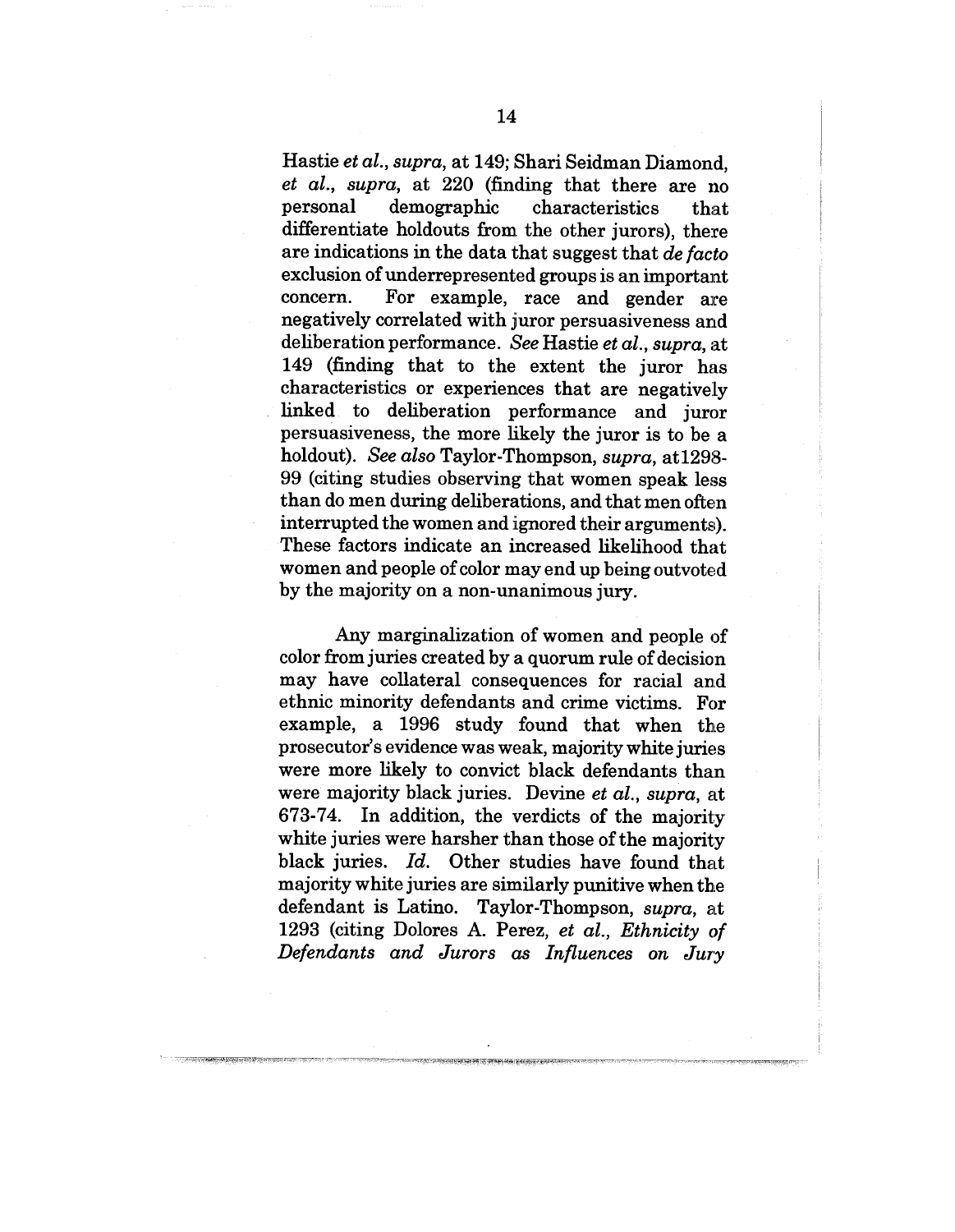*Decisions,* 23 J. Applied Soc. Psych., 1249, 1249 (1993)). In addition, interviews conducted with 360 actual jurors for rape trials in Indianapolis revealed that the mostly middle-class white jurors tended to disbelieve African American rape complainants. Taylor-Thompson, *supra,* at 1294 (citing Gary D. LaFree, *Rape and Criminal Justice: The Social Construction of Sexual Assault,* 155-55, 200-01 (1989).

In *Ballew v. Georgia,* 435 U.S. 223, 236-37 (1978), the Court stated that "meaningful community participation cannot be attained with the exclusion of minorities or other identifiable groups from jury service. 'It is part of the established tradition in the use of juries as instruments of public justice that the jury be a body truly representative of the community.'" *Id.* (citing *Smith v. Texas,* 311 U.S. 128, 130 (1940)). In addition, part of the Court's rationale in examining the role of jury size on verdict outcome was to minimize "imbalance[s] to the detriment of one side, the defense." Ballew  $v$ . detriment of one side, the defense." *Georgia,* 435 U.S. 223, 236 (1978). The Court has also made significant efforts in recent years to ensure that jurors are not excluded from jury participation on the basis of their race or gender. *J.E.B.v. Ala. ex rel. T.B.,* 511 U.S. 127 (1994); *Miller-El v. Dretke,* 544 U.S. 660 (2005) and *Snyder v. La.,* 128 S. Ct. 1203 (2008). The evidence suggests that to the extent the views of women and people of color are marginalized within them, non-unanimous juries undermine these important constitutional principles.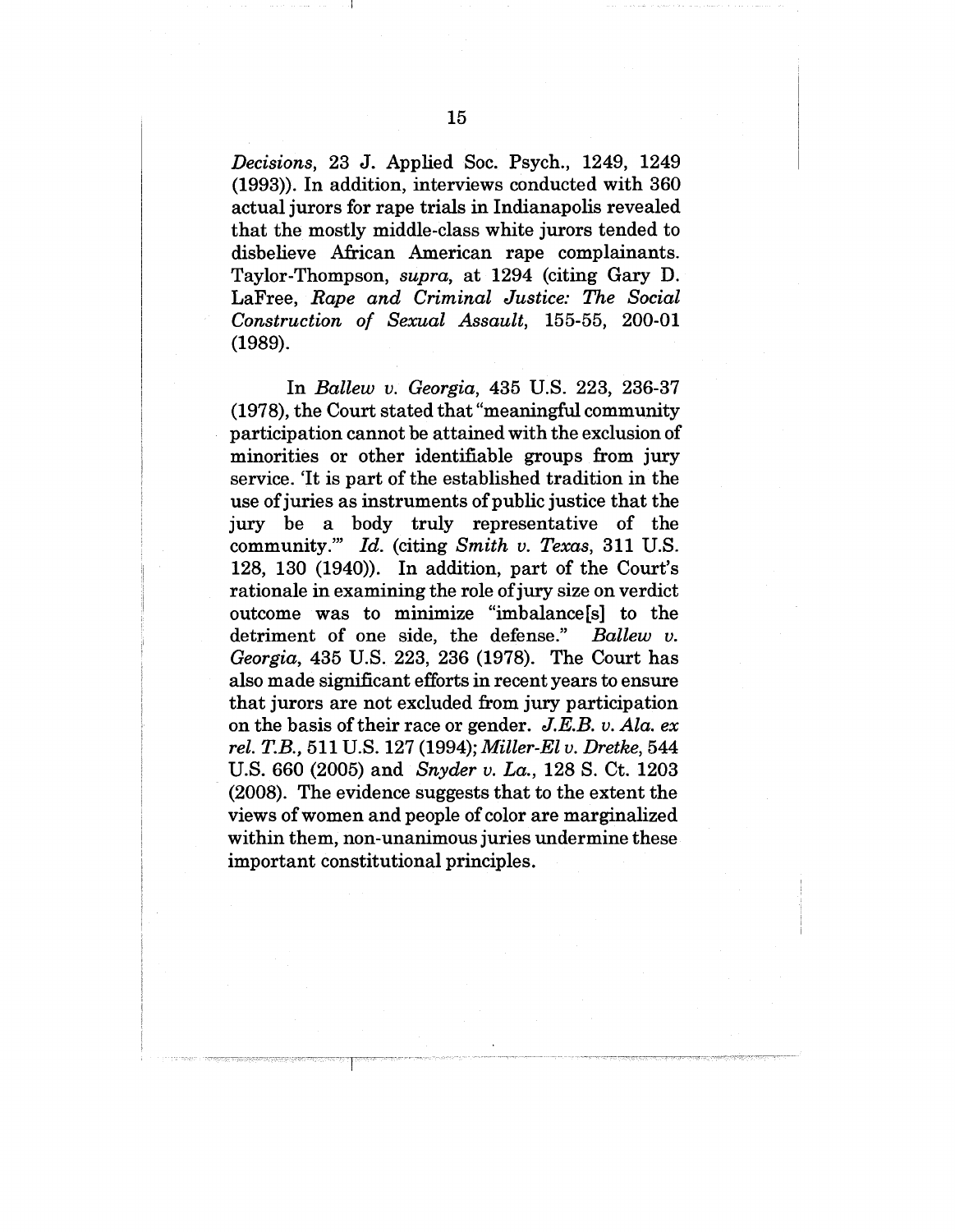#### **C. The Myth of the Eccentric Holdout Juror**

The one principal argument made in favor of dispensing with the traditional unanimity requirement is that the unanimity rule allows an eccentric holdout juror to subvert the will of a principled majority. *See* Shari Seidman Diamond, Mary B. Rose & Beth Murphy, *Revisiting the Unanimity Requirement: The behavior of the nonunanimous civil jury,* 100 Nw. U. L. Rev. 201, 204 (2006) (citing critics of unanimity who claim that quorum juries protect the jury from the "obstinacy of the erratic or otherwise unreasonable holdout juror'"); Note: James Kachmar, Silencing the Minority: Permitting Nonunanimous Jury Verdicts in Criminal Trials, 28 Pac. L. J. 273, 299 (1997) (citing cases in which a single holdout juror irrationally hung a criminal jury). The research shows that this concern is unfounded. Shari Seidman Diamond, *et al., supra,* at 205 (finding no evidence that outvoted holdouts are irrational or eccentric in ways that justify isolating them or failing to seriously consider their views).

To begin with, juries rarely hang. Numerous studies indicate that 90% of the time, the jury's final verdict was that favored by the majority of the jury at the outset of deliberation. Devine *et al.,* supra, at 690. This result appears to be linked to the size of the majority at the beginning of deliberations- majorities of two-thirds or more usually prevail, while weak majorities are more likely to hang (or acquit, presuming that the original majority was to convict). *Id.*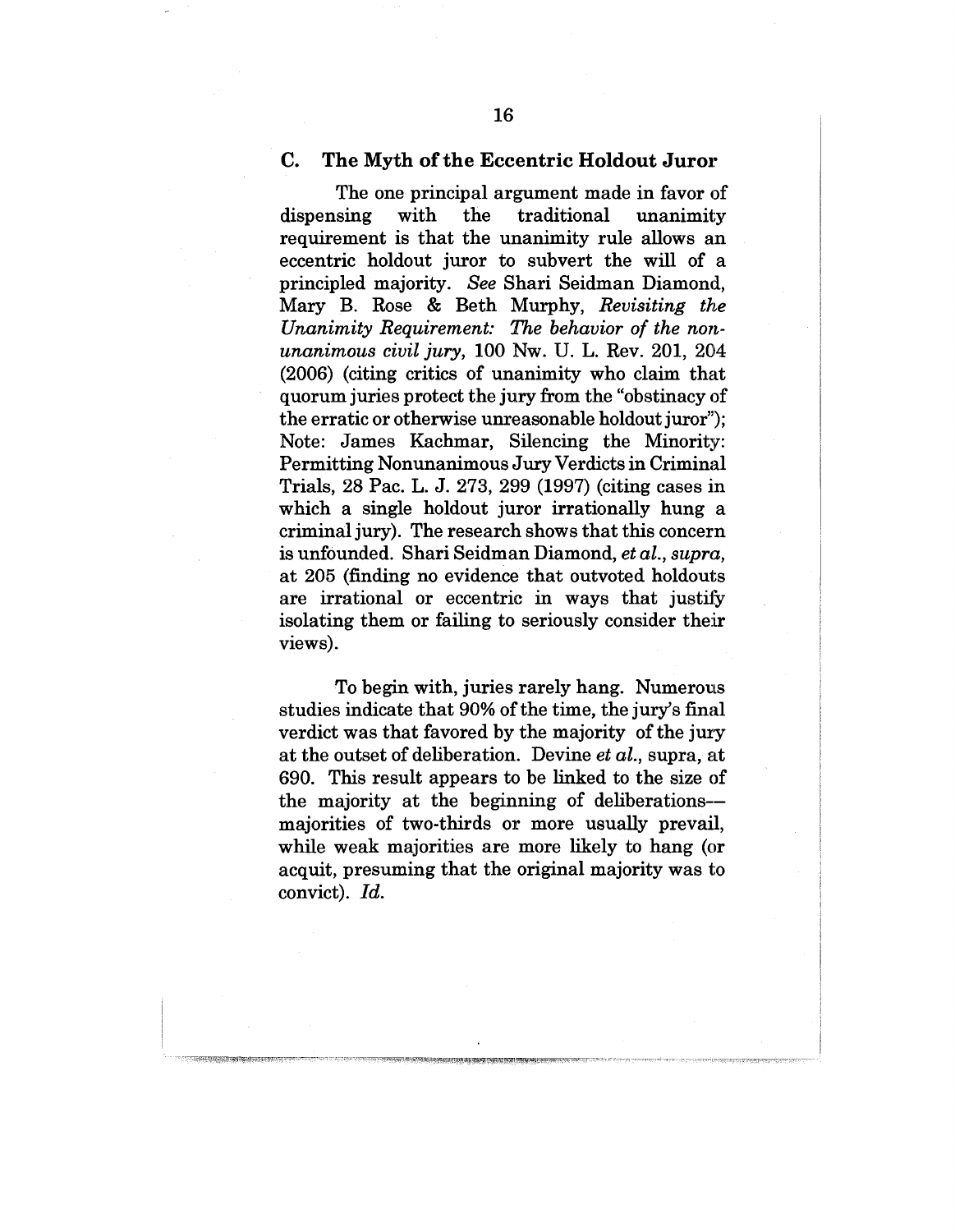In addition, initial two-thirds majorities favoring conviction succeeded in obtaining a guilty verdict 67% of the time, while two-thirds majorities favoring acquittal won 94% of the time. Devine et al., supra, at 691. The largest increase in success rate for conviction majorities occurs, in 12-person juries, between 10-2 and 11-1, whereas the success rate for acquittal majorities increases the most between 8-4 and 9-3. Devine et al., supra, at 692.13 The data indicate that if seven or fewer jurors favor conviction at the beginning of deliberation, the jury will probably acquit. If ten or more jurors favor conviction, the jury will probably convict. At eight or nine jurors supporting conviction, the outcome becomes more difficult to predict. Id. In any event, it is clear that not only are hung juries rare, the 11-1 hung jury is even rarer. Indeed, contrary to the common stereotype of the jury stymied by a lone holdout, studies have shown that juries are usually hung either by two large factions or several smaller factions: Hastie *et al.,* supra, at 166. *See also* Shari Seidman Diamond, *et al., supra,* at 207 (citing findings from the National Center of State Courts finding that 58% of hung juries in criminal cases ended with at least three holdouts).

In addition to hung juries being unlikely, the research shows that the fears of the irrational holdout juror are unfounded. Indeed, there are no personal demographic characteristics that

<sup>&</sup>lt;sup>13</sup> If hung juries are factored out of the analysis, the greatest increase in success rate for conviction majorities is between 8-4 and 9-3; for acquittal, a majority is not even necessary, as the greatest increase in success rate occurs when the acquittal faction is greater than four. Devine et *al., supra,* at 692.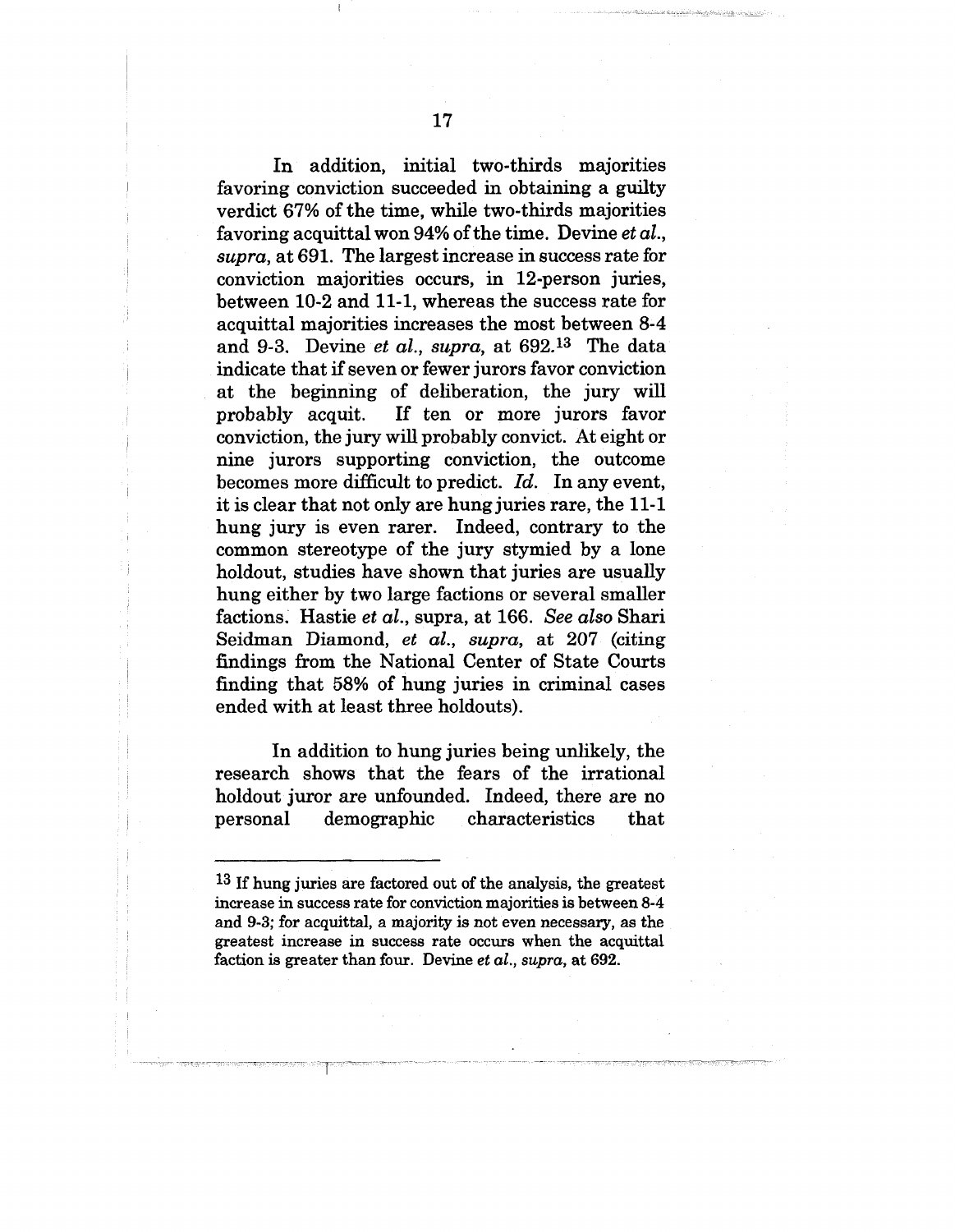differentiate holdouts from the other jurors. Hastie *et al., supra,* at 149; Shari Seidman Diamond, *et all., supra,* at 220. Further, the holdouts viewed the judge's instructions in much the same way as the majority jurors, and their recall of the testimony and of the elements of the offenses did not differ from that of the majority. Hastie *et al., supra,* at 149. *See also* Shari Seidman Diamond, *et al., supra,* at 220 (finding that holdouts and majority jurors largely agreed about the content of the evidence).

Other than extreme disagreement with the majority's choice of verdict, the main difference between the holdouts and the majority was that the holdouts had a significantly lower perception of the seriousness and thoroughness of the deliberations. Hastie *et al., supra,* at 149; Shari Seidman Diamond., *et al., supra,* at 225. This negative perception appears to be linked to deliberation performance, which is, in turn, linked to education, occupation, income, gender, and juror persuasiveness. Hastie et *al., supra,* at 149. The more a juror's characteristics or experiences are negatively linked to deliberation performance and juror persuasiveness, the more likely the juror is to be a holdout. *See id.14*

To summarize, a perceived cost of unanimity is the shght increase in hung juries that results from the rule. The data ameliorate this concern. In contrast, one additional decision rule cost the data<br>support is the cost associated with the support is the cost associated with marginahzation of the minority voice attendant to the

 $14$  Even when there was a lone holdout, that person was likely to be a person who refused to participate in the dehberations. Hastie *et al., supra,* at 166.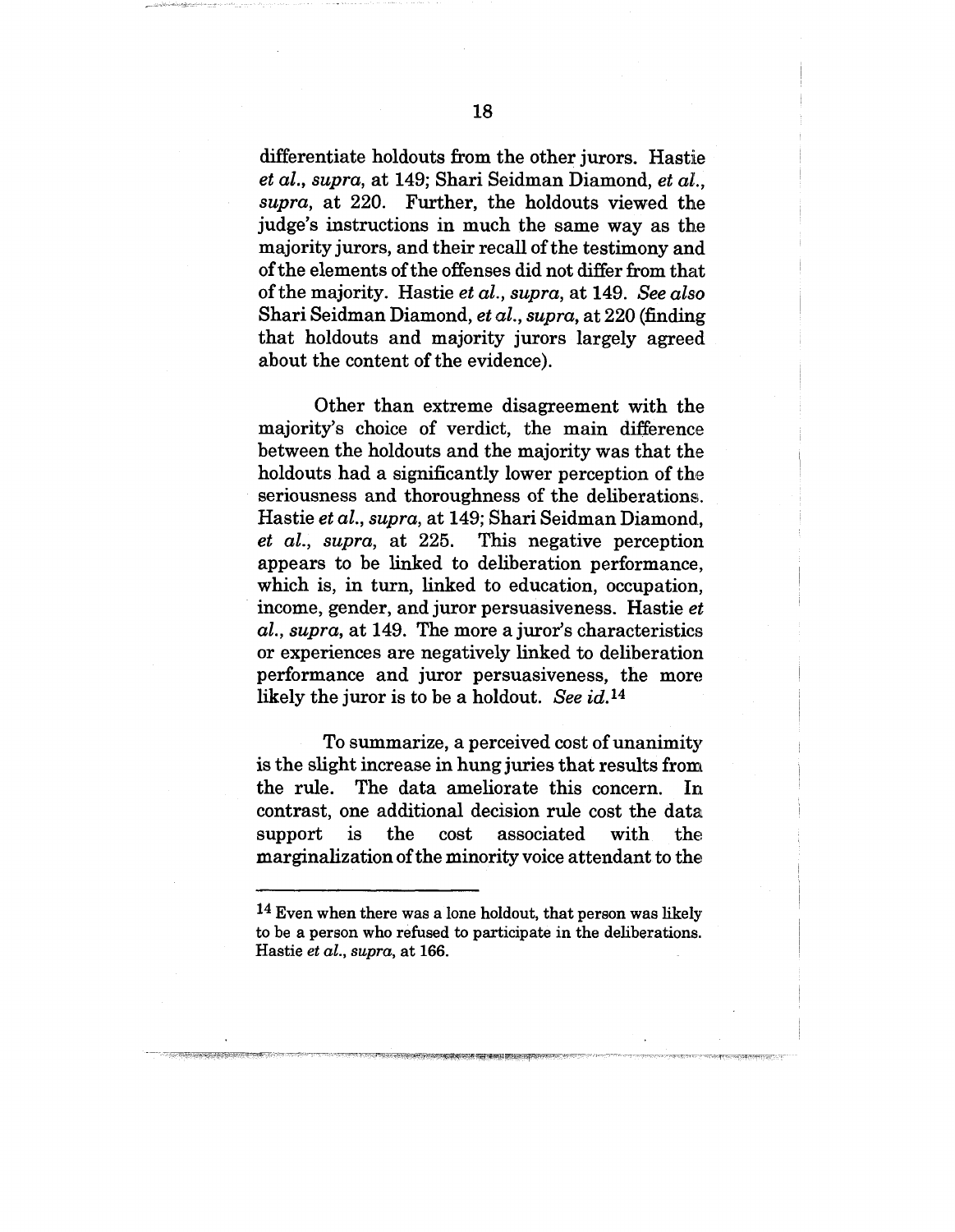quorum rule. This problem becomes even more acute when the marginalized minority is composed of individuals from underrepresented groups.

## **.D. The Court's Decisions In Apodaca and Johnson Undermine A Critical Portion of the Jury Trial Guarantee And Make This Court's Intervention Imperative**

There can be no serious question that when the Framers adopted the jury trial guarantee, they did so with a *unanimous* jury in mind. At the time when *Apodaca* and *Johnson* were decided, the importance of this time-honored procedural mechanism may not have been apparent to the Court. In light of a generation of empirical research, however, the importance of the unanimity requirement is now undeniable. Unanimous juries protect the quality and integrity of the verdict, ensure full participation of all jurors, and prevent marginalization of the views of underrepresented groups. Non-unanimous juries, as a practical matter, constitute a very different deliberative body than the one the Framers of the Sixth Amendment had in mind. *Amicus Curiae* respectfully requests that the Court grant the Petition in order to address whether the *Apodaca* and *Johnson* Courts properly interpreted the Sixth Amendment jury trial guarantee to permit nonunanimous juries, unknown at the time of the Founding.